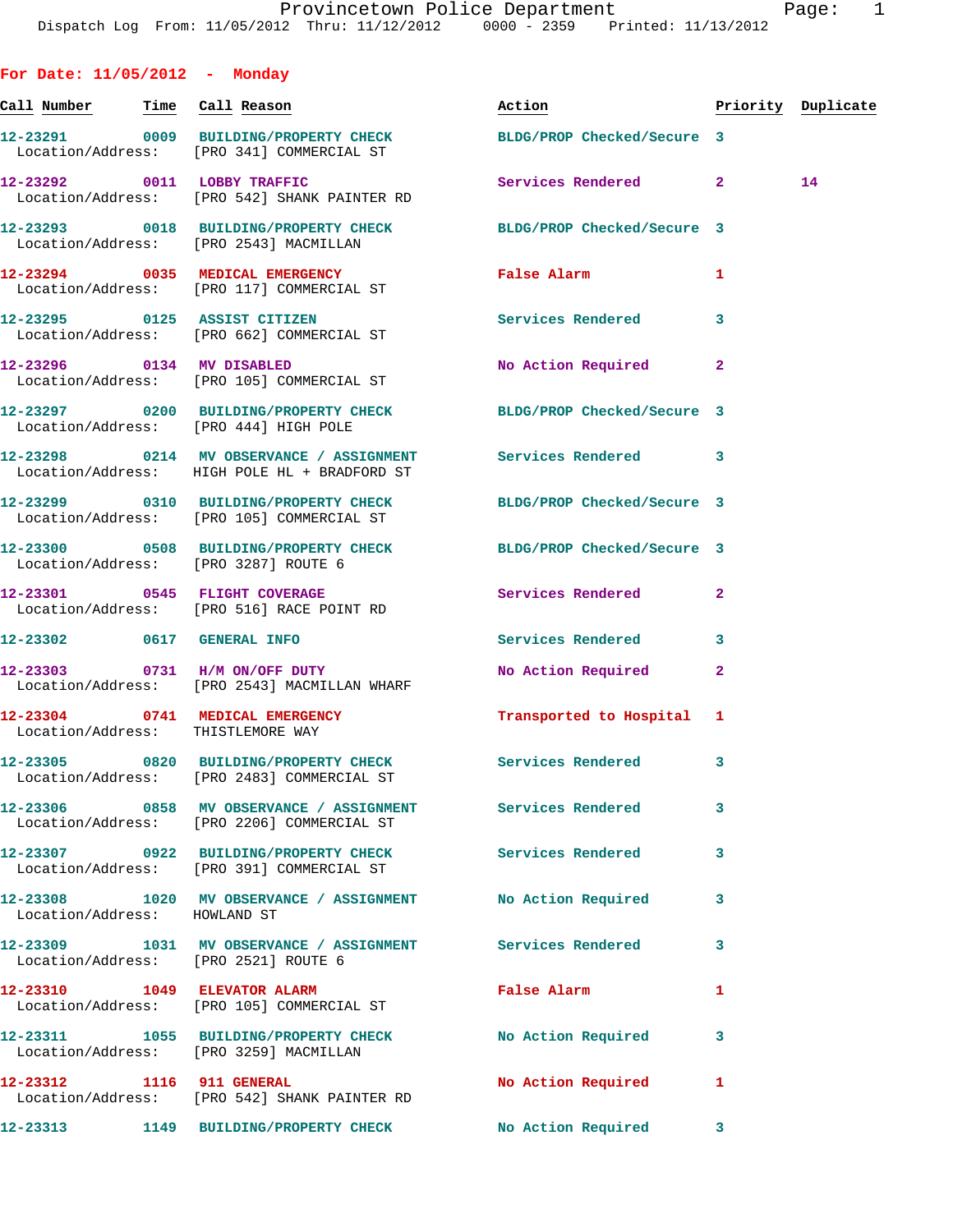|                                                           | Provincetown Police Department<br>Dispatch Log From: 11/05/2012 Thru: 11/12/2012 0000 - 2359 Printed: 11/13/2012 |                            |              |
|-----------------------------------------------------------|------------------------------------------------------------------------------------------------------------------|----------------------------|--------------|
|                                                           | Location/Address: [PRO 2206] COMMERCIAL ST                                                                       |                            |              |
| Location/Address: HARRY KEMP WAY                          | 12-23314 1217 MV OBSERVANCE / ASSIGNMENT No Action Required                                                      |                            | 3            |
| 12-23315 1238 MV STOP                                     | Location/Address: [PRO 569] WINSLOW ST                                                                           | <b>VERBAL WARNING</b>      | 3            |
|                                                           | 12-23316 1316 MV ACCIDENT<br>Location/Address: FRANKLIN ST + PLEASANT ST                                         | <b>Services Rendered</b>   | 1            |
|                                                           | 12-23317 1401 MV HIT & RUN/PAST<br>Location/Address: [PRO 1914] BRADFORD ST                                      | Unfounded                  | $\mathbf{2}$ |
|                                                           | 12-23318   1410 MV OBSERVANCE / ASSIGNMENT   Citation/Warning Issued<br>Location/Address: RYDER ST               |                            | 3            |
| 12-23319 1427 MV STOP                                     | Location/Address: BRADFORD ST + HIGH POLE HILL                                                                   | <b>VERBAL WARNING</b>      | 3            |
| Location/Address: [PRO 571] ALDEN ST                      | 12-23320 1457 BUILDING/PROPERTY CHECK BLDG/PROP Checked/Secure 3                                                 |                            |              |
|                                                           | 12-23321 1500 PARKING COMPLAINT / GENERAL Services Rendered<br>Location/Address: [PRO 2665] STANDISH ST          |                            | 3            |
|                                                           | 12-23322 1543 BUILDING/PROPERTY CHECK BLDG/PROP Checked/Secure 3<br>Location/Address: [PRO 2898] JEROME SMITH RD |                            |              |
| 12-23323 1635 DISTURBANCE<br>Location/Address: FREEMAN ST |                                                                                                                  | Services Rendered          | 1            |
|                                                           | 12-23325 1753 FOUND C.C.; DESTROYED<br>Location/Address: [PRO 526] RYDER ST EXT                                  | No Action Required         | 3            |
| Location/Address: [PRO 3287] ROUTE 6                      | 12-23326 1754 BUILDING/PROPERTY CHECK                                                                            | BLDG/PROP Checked/Secure 3 |              |
|                                                           | 12-23327 1848 FIRE, MUTUAL AID<br>Location/Address: [WEL] PARTRIDGE WAY                                          | Services Rendered          | 1            |
| Location/Address: [PRO 512] PRINCE ST                     | 12-23328 1925 BUILDING/PROPERTY CHECK                                                                            | BLDG/PROP Checked/Secure 3 |              |
| Location/Address: [PRO 3259] MACMILLAN                    |                                                                                                                  | BLDG/PROP Checked/Secure 3 |              |
| 12-23330 2110 MV STOP                                     | Location/Address: CAPTAIN BERTIE RD + SHANK PAINTER RD                                                           | <b>VERBAL WARNING</b>      | 3            |
| Location/Address: [PRO 16] BRADFORD ST                    | 12-23331 2112 BUILDING/PROPERTY CHECK                                                                            | BLDG/PROP Checked/Secure 3 |              |
|                                                           | 12-23332 2121 BUILDING/PROPERTY CHECK<br>Location/Address: [PRO 3318] CEMETERY RD                                | BLDG/PROP Checked/Secure 3 |              |
|                                                           | 12-23333 2147 ASSIST AGENCY / MUTUAL AID Services Rendered                                                       |                            | 3            |
|                                                           | 12-23334 2225 BUILDING/PROPERTY CHECK<br>Location/Address: [PRO 444] HIGH POLE HILL                              | BLDG/PROP Checked/Secure 3 |              |
| Location/Address: [PRO 569] WINSLOW ST                    | 12-23335 2231 BUILDING/PROPERTY CHECK                                                                            | BLDG/PROP Checked/Secure 3 |              |
|                                                           | 12-23336 2330 BUILDING/PROPERTY CHECK<br>Location/Address: [PRO 3317] CEMETERY RD                                | BLDG/PROP Checked/Secure 3 |              |

**For Date: 11/06/2012 - Tuesday**

Page: 2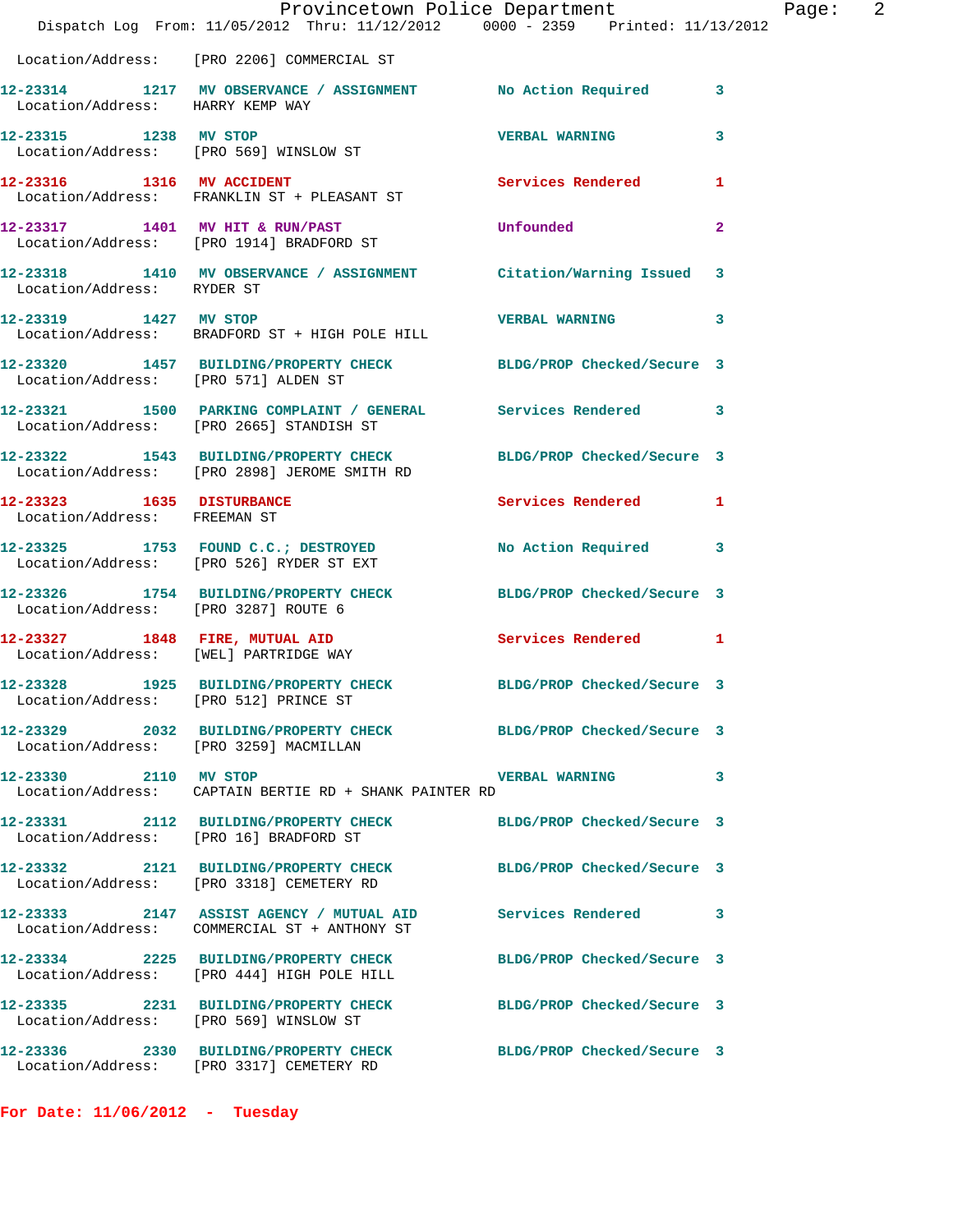|                                                               | Dispatch Log From: 11/05/2012 Thru: 11/12/2012 0000 - 2359 Printed: 11/13/2012                                    | Provincetown Police Department |              | Page: 3         |  |
|---------------------------------------------------------------|-------------------------------------------------------------------------------------------------------------------|--------------------------------|--------------|-----------------|--|
|                                                               | 12-23337 0010 BUILDING/PROPERTY CHECK BLDG/PROP Checked/Secure 3<br>Location/Address: [PRO 3296] SHANKPAINTER RD  |                                |              |                 |  |
|                                                               | 12-23338 0014 LOBBY TRAFFIC<br>Location/Address: [PRO 542] SHANK PAINTER RD                                       | Services Rendered 2            |              | 17 <sub>2</sub> |  |
|                                                               | 12-23339 0014 BUILDING/PROPERTY CHECK BLDG/PROP Checked/Secure 3<br>Location/Address: [PRO 1778] SHANKPAINTER RD  |                                |              |                 |  |
|                                                               | 12-23340 0100 BUILDING/PROPERTY CHECK BLDG/PROP Checked/Secure 3<br>Location/Address: [PRO 306] COMMERCIAL ST     |                                |              |                 |  |
|                                                               | 12-23341 0109 MV OBSERVANCE / ASSIGNMENT Services Rendered 3<br>Location/Address: [PRO 2577] BRADFORD ST          |                                |              |                 |  |
|                                                               | 12-23342 0143 BUILDING/PROPERTY CHECK BLDG/PROP Checked/Secure 3<br>Location/Address: [PRO 2490] PROVINCELANDS RD |                                |              |                 |  |
|                                                               | 12-23343 0157 BUILDING/PROPERTY CHECK BLDG/PROP Checked/Secure 3<br>Location/Address: [PRO 2483] COMMERCIAL ST    |                                |              |                 |  |
|                                                               | 12-23344 0402 BUILDING/PROPERTY CHECK BLDG/PROP Checked/Secure 3<br>Location/Address: [PRO 595] BRADFORD ST       |                                |              |                 |  |
|                                                               | 12-23345 0413 BUILDING/PROPERTY CHECK BLDG/PROP Checked/Secure 3<br>Location/Address: [PRO 2543] MACMILLAN        |                                |              |                 |  |
|                                                               | 12-23346 0508 BUILDING/PROPERTY CHECK BLDG/PROP Checked/Secure 3<br>Location/Address: [PRO 2540] RACE POINT RD    |                                |              |                 |  |
|                                                               | 12-23347 0545 FLIGHT COVERAGE<br>Location/Address: [PRO 516] RACE POINT RD                                        | Services Rendered 2            |              |                 |  |
|                                                               | 12-23348 0719 FOUND TOYOTA KEY<br>Location/Address: [PRO 3193] COMMERCIAL ST                                      | Services Rendered              | 3            |                 |  |
|                                                               | 12-23349 0738 H/M ON/OFF DUTY<br>Location/Address: [PRO 2543] MACMILLAN WHARF                                     | No Action Required             | $\mathbf{2}$ |                 |  |
|                                                               | 12-23350 0825 MV OBSERVANCE / ASSIGNMENT No Action Required 3<br>Location/Address: BRADFORD ST + STANDISH ST      |                                |              |                 |  |
|                                                               | 12-23351 0854 BUILDING/PROPERTY CHECK<br>Location/Address: [PRO 2483] COMMERCIAL ST                               | <b>Services Rendered</b>       |              |                 |  |
| 12-23352 0914 MV STOP<br>Location/Address: [PRO 2513] ROUTE 6 |                                                                                                                   | <b>VERBAL WARNING</b>          | $\mathbf{3}$ |                 |  |
| 12-23353 0940 ESCORT                                          | Location/Address: [PRO 1645] HARRY KEMP WAY                                                                       | Services Rendered 3            |              |                 |  |
|                                                               | 12-23354 1000 REASSURANCE CHECK<br>Location/Address: [PRO 3632] COMMERCIAL ST                                     | <b>Services Rendered</b>       | 3            |                 |  |
| Location/Address: [PRO 564] BAYBERRY                          | 12-23355 1028 BUILDING/PROPERTY CHECK No Action Required 3                                                        |                                |              |                 |  |
| 12-23356 1101 MV STOP<br>Location/Address: [PRO 2513] ROUTE 6 |                                                                                                                   | <b>VERBAL WARNING</b>          | 3            |                 |  |
| Location/Address: ALDEN ST                                    | 12-23357 1110 MV OBSERVANCE / ASSIGNMENT No Action Required                                                       |                                | 3            |                 |  |
| Location/Address: [PRO 564] BAYBERRY                          | 12-23358 1119 BUILDING/PROPERTY CHECK Services Rendered                                                           |                                | 3            |                 |  |
| Location/Address: RYDER ST                                    | $12-23359$ 1152 PARK, WALK & TALK                                                                                 | No Action Required             | $\mathbf{2}$ |                 |  |
|                                                               | 12-23360 1222 ASSIST CITIZEN                                                                                      | Services Rendered 3            |              |                 |  |

Location/Address: [PRO 1783] FRANKLIN ST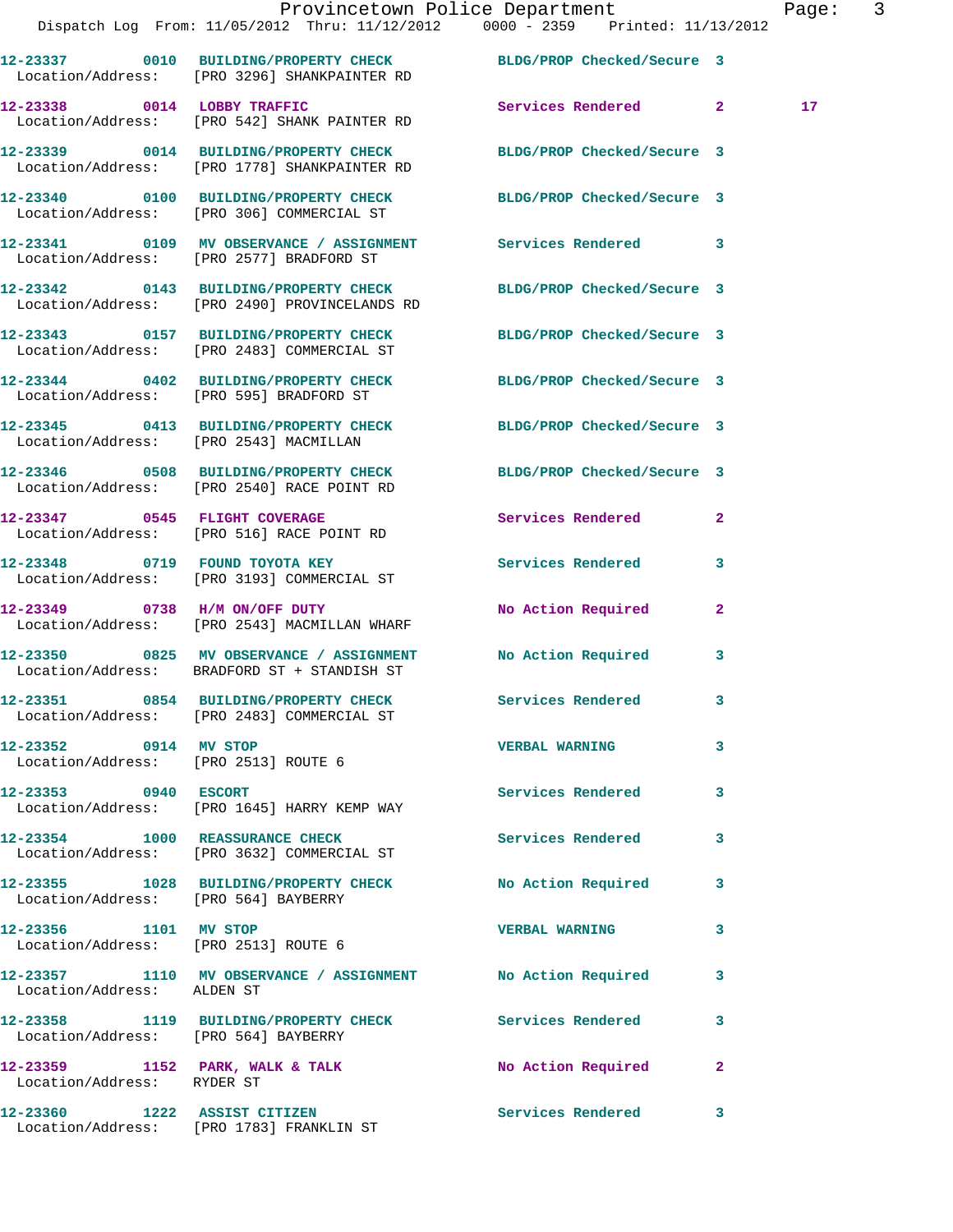Dispatch Log From: 11/05/2012 Thru: 11/12/2012 0000 - 2359 Printed: 11/13/2012

**12-23361 1241 MV STOP VERBAL WARNING 3**  Location/Address: BRADFORD ST + STANDISH ST **12-23362 1250 MEDICAL EMERGENCY Transported to Hospital 1**  Location/Address: [PRO 43] BRADFORD ST **12-23364 1346 MV STOP VERBAL WARNING 3**  Location/Address: BRADFORD ST + PRISCILLA ALDEN RD **12-23365 1358 LOST KEYS Services Rendered 3**  Location/Address: [PRO 542] SHANK PAINTER RD **12-23366 1535 BUILDING/PROPERTY CHECK BLDG/PROP Checked/Secure 3**  Location/Address: [PRO 2898] JEROME SMITH RD **12-23367 1545 ANIMAL CALL Services Rendered 2**  Location/Address: [PRO 3287] ROUTE 6 **12-23368 1639 BUILDING/PROPERTY CHECK BLDG/PROP Checked/Secure 3**  Location/Address: [PRO 3430] COMMERCIAL ST **12-23369 1652 BUILDING/PROPERTY CHECK BLDG/PROP Checked/Secure 3**  Location/Address: [PRO 444] HIGH POLE **12-23370 1748 ALARM - FIRE Services Rendered 1**  Location/Address: [PRO 1702] COMMERCIAL ST **12-23371 1851 MEDICAL EMERGENCY Services Rendered 1**  Location/Address: [PRO 2144] CONWELL ST **12-23372 1925 BUILDING/PROPERTY CHECK Services Rendered 3**  Location/Address: [PRO 3243] SHANK PAINTER RD **12-23373 1939 BUILDING/PROPERTY CHECK BLDG/PROP Checked/Secure 3**  Location/Address: [PRO 530] SHANKPAINTER RD **12-23374 2021 GASOLINE SPILL Services Rendered 1**  Location/Address: [PRO 539] SHANK PAINTER RD **12-23375 2035 ALARM - FIRE Services Rendered 1**  Location/Address: [PRO 3176] COMMERCIAL ST **12-23376 2102 BUILDING/PROPERTY CHECK BLDG/PROP Checked/Secure 3**  Location/Address: [PRO 306] COMMERCIAL ST 12-23377 2120 PARK, WALK & TALK **Services Rendered** 2 Location/Address: [PRO 285] COMMERCIAL ST **12-23378 2135 BAR CHECK Services Rendered 2**  Location/Address: [PRO 3619] COMMERCIAL ST **12-23379 2140 BAR CHECK Services Rendered 2**  Location/Address: [PRO 2737] COMMERCIAL ST **12-23380 2155 BUILDING/PROPERTY CHECK BLDG/PROP Checked/Secure 3**  Location/Address: [PRO 519] RACE POINT RD **12-23381 2210 BUILDING/PROPERTY CHECK BLDG/PROP Checked/Secure 3**  Location/Address: [PRO 182] COMMERCIAL ST **12-23382 2220 BUILDING/PROPERTY CHECK BLDG/PROP Checked/Secure 3**  Location/Address: [PRO 545] SHANKPAINTER RD **12-23383 2223 BAR CHECK Services Rendered 2**  Location/Address: [PRO 80] CARVER ST **12-23384 2341 BUILDING/PROPERTY CHECK BLDG/PROP Checked/Secure 3** 

Location/Address: [PRO 530] SHANKPAINTER RD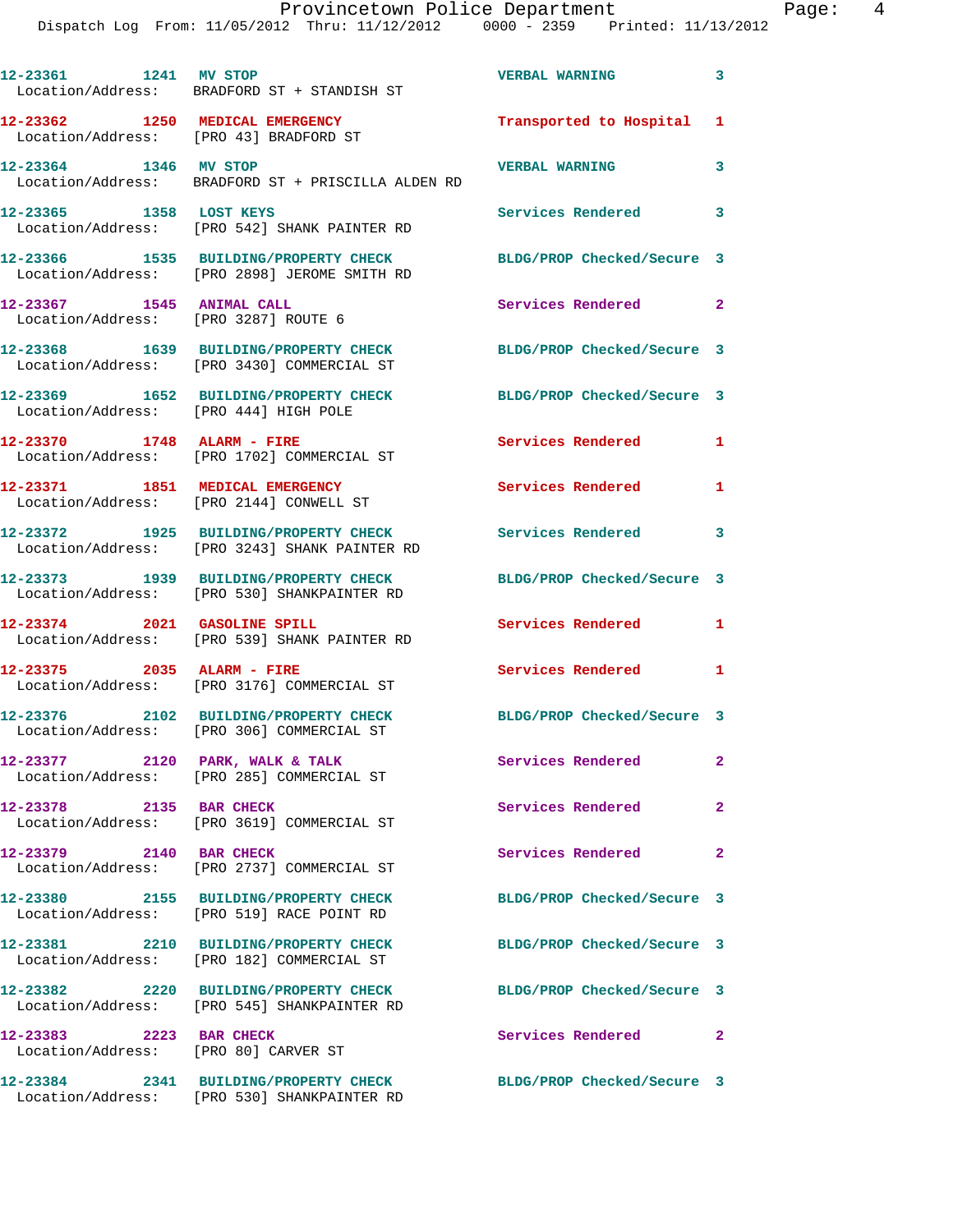|                                       | Dispatch Log From: 11/05/2012 Thru: 11/12/2012 0000 - 2359 Printed: 11/13/2012                                   | Provincetown Police Department |              | Page: 5 |  |
|---------------------------------------|------------------------------------------------------------------------------------------------------------------|--------------------------------|--------------|---------|--|
| For Date: $11/07/2012$ - Wednesday    |                                                                                                                  |                                |              |         |  |
| Location/Address: SHANKPAINTER RD     | 12-23392 0000 INFO SERVICES - LOBBY No Action Required 2                                                         |                                |              | 15      |  |
|                                       | 12-23385 0005 MV OBSERVANCE / ASSIGNMENT Services Rendered 3<br>Location/Address: [PRO 595] BRADFORD ST          |                                |              |         |  |
|                                       | 12-23386 0012 BUILDING/PROPERTY CHECK BLDG/PROP Checked/Secure 3<br>Location/Address: [PRO 2543] MACMILLAN       |                                |              |         |  |
|                                       | 12-23387 0014 BUILDING/PROPERTY CHECK BLDG/PROP Checked/Secure 3<br>Location/Address: [PRO 3259] MACMILLAN       |                                |              |         |  |
|                                       | 12-23388 0025 MV STOP<br>Location/Address: COMMERCIAL ST + BRADFORD ST                                           | VERBAL WARNING 3               |              |         |  |
|                                       | 12-23389 0051 MV OBSERVANCE / ASSIGNMENT Services Rendered 3<br>Location/Address: [PRO 2577] BRADFORD ST         |                                |              |         |  |
|                                       | 12-23390 0117 BUILDING/PROPERTY CHECK BLDG/PROP Checked/Secure 3<br>Location/Address: [PRO 2483] COMMERCIAL ST   |                                |              |         |  |
|                                       | 12-23391 0119 BUILDING/PROPERTY CHECK BLDG/PROP Checked/Secure 3<br>Location/Address: [PRO 105] COMMERCIAL ST    |                                |              |         |  |
|                                       | 12-23393 0221 OPEN DOOR<br>Location/Address: [PRO 3259] MACMILLAN WHARF                                          | Services Rendered 3            |              |         |  |
|                                       | 12-23394 0300 BUILDING/PROPERTY CHECK BLDG/PROP Checked/Secure 3<br>Location/Address: [PRO 3296] SHANKPAINTER RD |                                |              |         |  |
| Location/Address: [PRO 444] HIGH POLE | 12-23395 0526 BUILDING/PROPERTY CHECK BLDG/PROP Checked/Secure 3                                                 |                                |              |         |  |
|                                       | 12-23396 0730 H/M ON/OFF DUTY<br>Location/Address: [PRO 2543] MACMILLAN WHARF                                    | No Action Required 2           |              |         |  |
|                                       | 12-23397 0740 BUILDING/PROPERTY CHECK Services Rendered 3<br>Location/Address: [PRO 391] COMMERCIAL ST           |                                |              |         |  |
| Location/Address: [PRO 2521] ROUTE 6  | 12-23398       0744   MV OBSERVANCE / ASSIGNMENT       Services Rendered                                         |                                |              |         |  |
|                                       | 12-23399 0749 MV STOP<br>Location/Address: [PRO 2521] ROUTE 6                                                    | <b>VERBAL WARNING</b>          | 3            |         |  |
|                                       | 12-23400 0805 BLOWN TRANSFORMER Services Rendered<br>Location/Address: DEWEY AVE + COMMERCIAL ST                 |                                | $\mathbf{2}$ |         |  |
| 12-23401 0806 COMPLAINT               | Location/Address: [PRO 1615] BANGS ST                                                                            | SPOKEN TO                      | 3            |         |  |
|                                       | 12-23402 0826 LOOSE FLOATS<br>Location/Address: [PRO 2543] MACMILLAN WHARF                                       | No Action Required             | $\mathbf{2}$ |         |  |
|                                       | 12-23403 0845 ASSIST CITIZEN<br>Location/Address: [PRO 542] SHANK PAINTER RD                                     | <b>Services Rendered</b>       | 3            |         |  |
| 12-23404 0849 COMPLAINT               | Location/Address: [PRO 2704] COMMERCIAL ST                                                                       | Services Rendered              | 3            |         |  |
|                                       | 12-23405 0950 LIFELINE ACTIVATION<br>Location/Address: [PRO 1615] BANGS ST                                       | False Alarm                    | 1            |         |  |
|                                       | 12-23406 1000 MV STOP<br>Location/Address: [PRO 208] COMMERCIAL ST                                               | <b>VERBAL WARNING</b>          | 3            |         |  |
| Location/Address: [PRO 2521] ROUTE 6  | 12-23407 1014 MV OBSERVANCE / ASSIGNMENT Services Rendered 3                                                     |                                |              |         |  |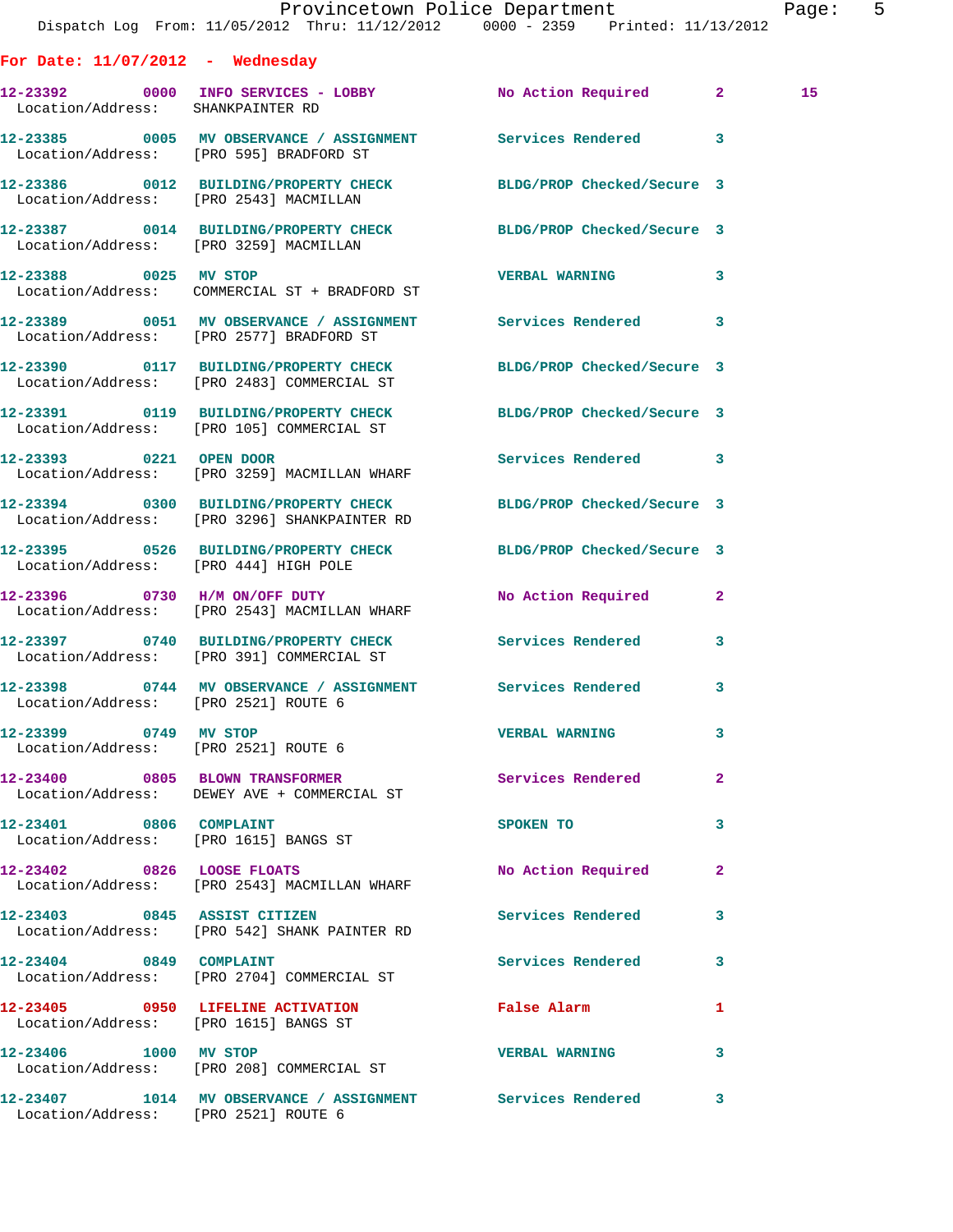|                                                               | Provincetown Police Department                                                                                   |                            |                |
|---------------------------------------------------------------|------------------------------------------------------------------------------------------------------------------|----------------------------|----------------|
|                                                               | Dispatch Log From: 11/05/2012 Thru: 11/12/2012 0000 - 2359 Printed: 11/13/2012                                   |                            |                |
| 12-23408 1033 MV STOP<br>Location/Address: [PRO 2513] ROUTE 6 |                                                                                                                  | <b>Services Rendered</b>   | 3              |
| Location/Address: [PRO 521] ROUTE 6                           | 12-23409 1124 BUILDING/PROPERTY CHECK Services Rendered                                                          |                            | 3              |
|                                                               | 12-23410 1202 LOST MA LICENSE<br>Location/Address: [PRO 3296] SHANK PAINTER RD                                   | Services Rendered          | 3              |
|                                                               | 12-23411 1209 COMMERCIAL BURG ALARM<br>Location/Address: [PRO 63] BRADFORD ST EXT                                | False Alarm                | 1              |
|                                                               | 12-23415 1230 COMPLAINT/TRESPASS<br>Location/Address: [PRO 542] SHANK PAINTER RD                                 | <b>SPOKEN TO</b>           | 3              |
|                                                               | 12-23412 1251 LANDLORD/TENANT<br>Location/Address: [PRO 1298] BRADFORD ST                                        | SPOKEN TO                  | $\mathbf{2}$   |
| 12-23413 1316 LOST TABBY CAT                                  | Location/Address: [PRO 415] CONWELL ST                                                                           | <b>Services Rendered</b>   | $\overline{a}$ |
| 12-23414 1359 HAZARDS                                         | Location/Address: [PRO 526] RYDER ST EXT                                                                         | Services Rendered          | $\mathbf{2}$   |
| 12-23416 1603 MISSING PERSON                                  | Location/Address: [PRO 488] MAYFLOWER AVE                                                                        | Services Rendered          | 1              |
|                                                               | 12-23417 1717 BUILDING/PROPERTY CHECK<br>Location/Address: [PRO 105] COMMERCIAL ST                               | <b>Services Rendered</b>   | 3              |
|                                                               | 12-23418 1742 BUILDING/PROPERTY CHECK<br>Location/Address: [PRO 3317] CEMETERY RD                                | BLDG/PROP Checked/Secure 3 |                |
|                                                               | 12-23419 1811 ALARM - FIRE<br>Location/Address: [PRO 109] COMMERCIAL ST                                          | Services Rendered          | 1              |
|                                                               | 12-23420 1949 BUILDING/PROPERTY CHECK<br>Location/Address: [PRO 2206] COMMERCIAL ST                              | BLDG/PROP Checked/Secure 3 |                |
|                                                               | 12-23421 2045 ALARM - GENERAL<br>Location/Address: [PRO 1816] RACE POINT RD                                      | BLDG/PROP Checked/Secure 1 |                |
|                                                               | 12-23422 2059 LARCENY / FORGERY / FRAUD<br>Location/Address: [PRO 204] COMMERCIAL ST                             | Services Rendered          |                |
| 12-23423 2113 HAZARDS                                         | Location/Address: [PRO 2977] COMMERCIAL ST                                                                       | Services Rendered          | $\overline{a}$ |
| 12-23424 2201 HAZARDS                                         | Location/Address: RACE RD + CARNES LN                                                                            | Services Rendered          | $\mathbf{2}$   |
|                                                               | 12-23425 2219 BUILDING/PROPERTY CHECK<br>Location/Address: [PRO 105] COMMERCIAL ST                               | BLDG/PROP Checked/Secure 3 |                |
| Location/Address: [PRO 2543] MACMILLAN                        | 12-23426 2327 BUILDING/PROPERTY CHECK                                                                            | BLDG/PROP Checked/Secure 3 |                |
| Location/Address: [PRO 658] MOZART AVE                        | 12-23427 2328 MEDICAL EMERGENCY                                                                                  | <b>PATIENT REFUSAL</b>     | 1              |
| For Date: $11/08/2012$ - Thursday                             |                                                                                                                  |                            |                |
|                                                               | 12-23428 0011 BUILDING/PROPERTY CHECK BLDG/PROP Checked/Secure 3<br>Location/Address: [PRO 3296] SHANKPAINTER RD |                            |                |
|                                                               |                                                                                                                  |                            |                |

**12-23430 0246 BUILDING/PROPERTY CHECK BLDG/PROP Checked/Secure 3**  Location/Address: [PRO 306] COMMERCIAL ST

Location/Address: [PRO 444] HIGH POLE

**12-23429 0102 BUILDING/PROPERTY CHECK BLDG/PROP Checked/Secure 3** 

Page:  $6 \n2$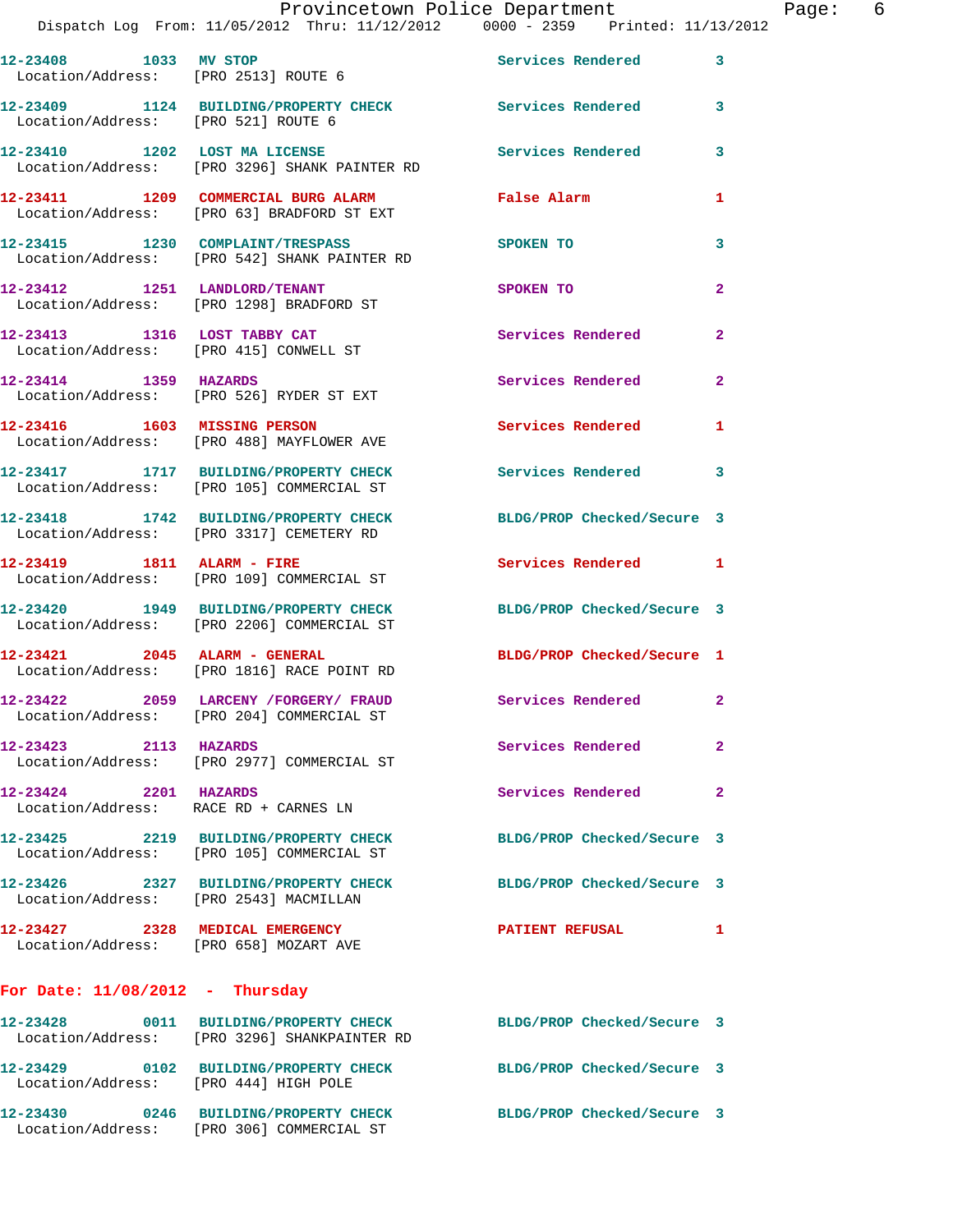|                                                          | 12-23431 0255 BUILDING/PROPERTY CHECK BLDG/PROP Checked/Secure 3<br>Location/Address: [PRO 105] COMMERCIAL ST |                            |              |    |
|----------------------------------------------------------|---------------------------------------------------------------------------------------------------------------|----------------------------|--------------|----|
|                                                          | 12-23432 0301 BUILDING/PROPERTY CHECK BLDG/PROP Checked/Secure 3<br>Location/Address: [PRO 57] BRADFORD ST    |                            |              |    |
|                                                          | 12-23433 0413 ASSIST CITIZEN<br>Location/Address: [PRO 662] COMMERCIAL ST                                     | SPOKEN TO<br>$\sim$ 3      |              |    |
|                                                          | 12-23434 0421 ASSIST CITIZEN<br>Location/Address: [PRO 146] COMMERCIAL ST                                     | No Action Required 3       |              |    |
| Location/Address: SNAIL RD                               | 12-23435 0440 MV OBSERVANCE / ASSIGNMENT Services Rendered 3                                                  |                            |              |    |
|                                                          | 12-23436 0532 LOBBY TRAFFIC<br>Location/Address: [PRO 542] SHANK PAINTER RD                                   | Services Rendered 2        |              | 24 |
| 12-23437 0547 HAZARDS<br>Location/Address: RACE POINT RD |                                                                                                               | Taken/Referred to Other    | 2            |    |
|                                                          | 12-23438 0600 WIRES DOWN<br>Location/Address: [PRO 447] JEROME SMITH RD                                       | No Action Required         | $\mathbf{2}$ |    |
|                                                          | 12-23439 0605 HAZARDS-SIGN IN ROADWAY No Action Required<br>Location/Address: [PRO 3398] COMMERCIAL ST        |                            | $\mathbf{2}$ |    |
| Location/Address: THISTLEMORE RD                         | 12-23440 0651 ASSIST CITIZEN                                                                                  | Services Rendered          | 3            |    |
|                                                          | 12-23441 0732 ASSIST AGENCY / MUTUAL AID Services Rendered<br>Location/Address: [PRO 253] COMMERCIAL ST       |                            | 3            |    |
| 12-23442 0756 911 GENERAL                                | Location/Address: [PRO 377] COMMERCIAL ST                                                                     | Services Rendered          | 1            |    |
|                                                          | 12-23443 0811 MV STOP<br>Location/Address: BROWNE ST + SHANK PAINTER RD                                       | Services Rendered          | 3            |    |
|                                                          | 12-23444 0826 SPRINKLER TESTING<br>Location/Address: [PRO 3176] COMMERCIAL ST                                 | Services Rendered          | 1            |    |
|                                                          | 12-23445 0830 911 GENERAL<br>Location/Address: [PRO 542] SHANK PAINTER RD                                     | <b>Services Rendered</b>   | 1            |    |
|                                                          | 12-23446 0909 LOST MA DL/CREDIT CARDS<br>Location/Address: [PRO 542] SHANK PAINTER RD                         | <b>Services Rendered</b>   |              |    |
|                                                          | 12-23447 0924 BUILDING/PROPERTY CHECK<br>Location/Address: [PRO 2483] COMMERCIAL ST                           | BLDG/PROP Checked/Secure 3 |              |    |
|                                                          | 12-23448 0930 SEX OFFENDER REGISTRY<br>Location/Address: [PRO 542] SHANK PAINTER RD                           | Services Rendered          | 3            |    |
| 12-23449 0953 193A OUT OF TOWN                           |                                                                                                               | <b>Services Rendered</b>   | 3            |    |
|                                                          | 12-23450 0956 BARSTABLE COUNTY INFO                                                                           | <b>Services Rendered</b>   | 3            |    |
|                                                          | 12-23451 1010 SUSPICIOUS ACTIVITY<br>Location/Address: [PRO 49] BRADFORD ST                                   | Services Rendered          | $\mathbf{2}$ |    |
|                                                          | 12-23452 1023 ASSIST CITIZEN<br>Location/Address: [PRO 3632] COMMERCIAL ST                                    | <b>Services Rendered</b>   | 3            |    |
| 12-23453 1055 MV ACCIDENT                                | Location/Address: [PRO 526] RYDER ST EXT                                                                      | Services Rendered          | 1            |    |
| 12-23454 1102 WIRES DOWN                                 | Location/Address: [PRO 1776] PLEASANT ST                                                                      | Services Rendered          | $\mathbf{2}$ |    |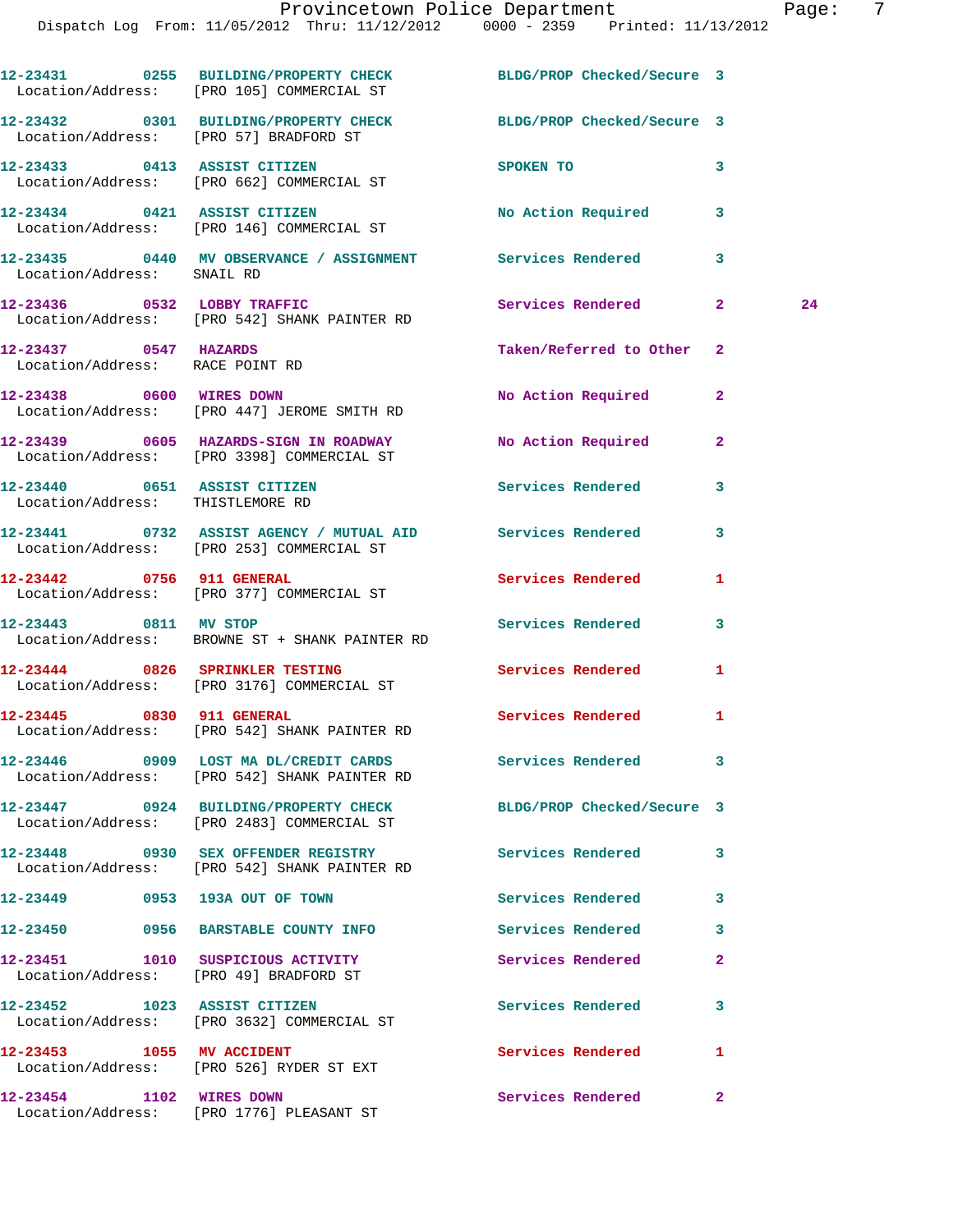|                                        | Dispatch Log From: 11/05/2012 Thru: 11/12/2012 0000 - 2359 Printed: 11/13/2012                                   | Provincetown Police Department | Page: 8        |
|----------------------------------------|------------------------------------------------------------------------------------------------------------------|--------------------------------|----------------|
|                                        | 12-23455 1104 WIRES DOWN<br>Location/Address: [PRO 74] BRADFORD ST EXT                                           | Services Rendered              | $\mathbf{2}$   |
|                                        | 12-23456 1131 LANDLORD/TENANT<br>Location/Address: [PRO 1858] BRADFORD ST                                        | Services Rendered              | $\mathbf{2}$   |
|                                        | 12-23457 1135 BUILDING/PROPERTY CHECK<br>Location/Address: [PRO 564] BAYBERRY AVE                                | BLDG/PROP Checked/Secure 3     |                |
|                                        | 12-23458 1136 FOUND GLASSES<br>Location/Address: [PRO 105] COMMERCIAL ST                                         | Services Rendered 3            |                |
|                                        | 12-23459 1140 MEDICAL EMERGENCY<br>Location/Address: [PRO 2144] CONWELL ST                                       | Services Rendered              | $\mathbf{1}$   |
|                                        | 12-23460 1214 MEDICAL EMERGENCY<br>Location/Address: [PRO 440] HARRY KEMP WAY                                    | Transported to Hospital 1      |                |
|                                        | 12-23461 1235 MV DISABLED<br>Location/Address: RYDER ST + COMMERCIAL ST                                          | Services Rendered              | $\mathbf{2}$   |
|                                        | 12-23462 1241 MEDICAL EMERGENCY<br>Location/Address: [PRO 3222] ALDEN ST                                         | Transported to Hospital 1      |                |
|                                        | 12-23463 1256 PARKING COMPLAINT / GENERAL GONE ON ARRIVAL 3<br>Location/Address: [PRO 306] COMMERCIAL ST         |                                |                |
|                                        | 12-23464 1312 ASSIST AGENCY / MUTUAL AID Services Rendered<br>Location/Address: [PRO 542] SHANK PAINTER RD       |                                | 3              |
| 12-23465 1352 FOLLOW UP                | Location/Address: [PRO 366] COMMERCIAL ST                                                                        | Services Rendered              | $\overline{a}$ |
|                                        | 12-23466 1505 HAZARDS<br>Location/Address: [PRO 3450] JEROME SMITH RD                                            | Services Rendered              | $\mathbf{2}$   |
|                                        | 12-23467 1520 FOLLOW UP<br>Location/Address: [PRO 204] COMMERCIAL ST                                             | Services Rendered              | $\mathbf{2}$   |
|                                        | 12-23468 1525 BUILDING/PROPERTY CHECK BLDG/PROP Checked/Secure 3<br>Location/Address: [PRO 2898] JEROME SMITH RD |                                |                |
| Location/Address: [PRO 658] MOZART AVE | 12-23469 1630 MEDICAL EMERGENCY                                                                                  | <b>PATIENT REFUSAL</b>         |                |
|                                        | 12-23470 1650 BUILDING/PROPERTY CHECK BLDG/PROP Checked/Secure 3<br>Location/Address: [PRO 2483] COMMERCIAL ST   |                                |                |
|                                        | 12-23471 1708 BUILDING/PROPERTY CHECK<br>Location/Address: [PRO 3318] CEMETERY RD                                | BLDG/PROP Checked/Secure 3     |                |
| 12-23472 1745 MV STOP                  | Location/Address: [PRO 2519] ROUTE 6                                                                             | <b>VERBAL WARNING</b>          | 3              |
|                                        | 12-23473 1844 BUILDING/PROPERTY CHECK BLDG/PROP Checked/Secure 3<br>Location/Address: [PRO 519] RACE POINT RD    |                                |                |
|                                        | 12-23474 1947 BUILDING/PROPERTY CHECK<br>Location/Address: [PRO 3317] CEMETERY RD                                | BLDG/PROP Checked/Secure 3     |                |
| 12-23475 2004 MV COMPLAINT             | Location/Address: LOVETTS CT + COMMERCIAL ST                                                                     | Services Rendered              | $\mathbf{2}$   |
| Location/Address: [PRO 3287] ROUTE 6   | 12-23476 2129 BUILDING/PROPERTY CHECK BLDG/PROP Checked/Secure 3                                                 |                                |                |
| 12-23477 2304 COMPLAINT                | Location/Address: [PRO 43] BRADFORD ST                                                                           | SPOKEN TO                      | 3              |
|                                        | 12-23478 2320 BUILDING/PROPERTY CHECK BLDG/PROP Checked/Secure 3                                                 |                                |                |

Location/Address: [PRO 1778] SHANK PAINTER RD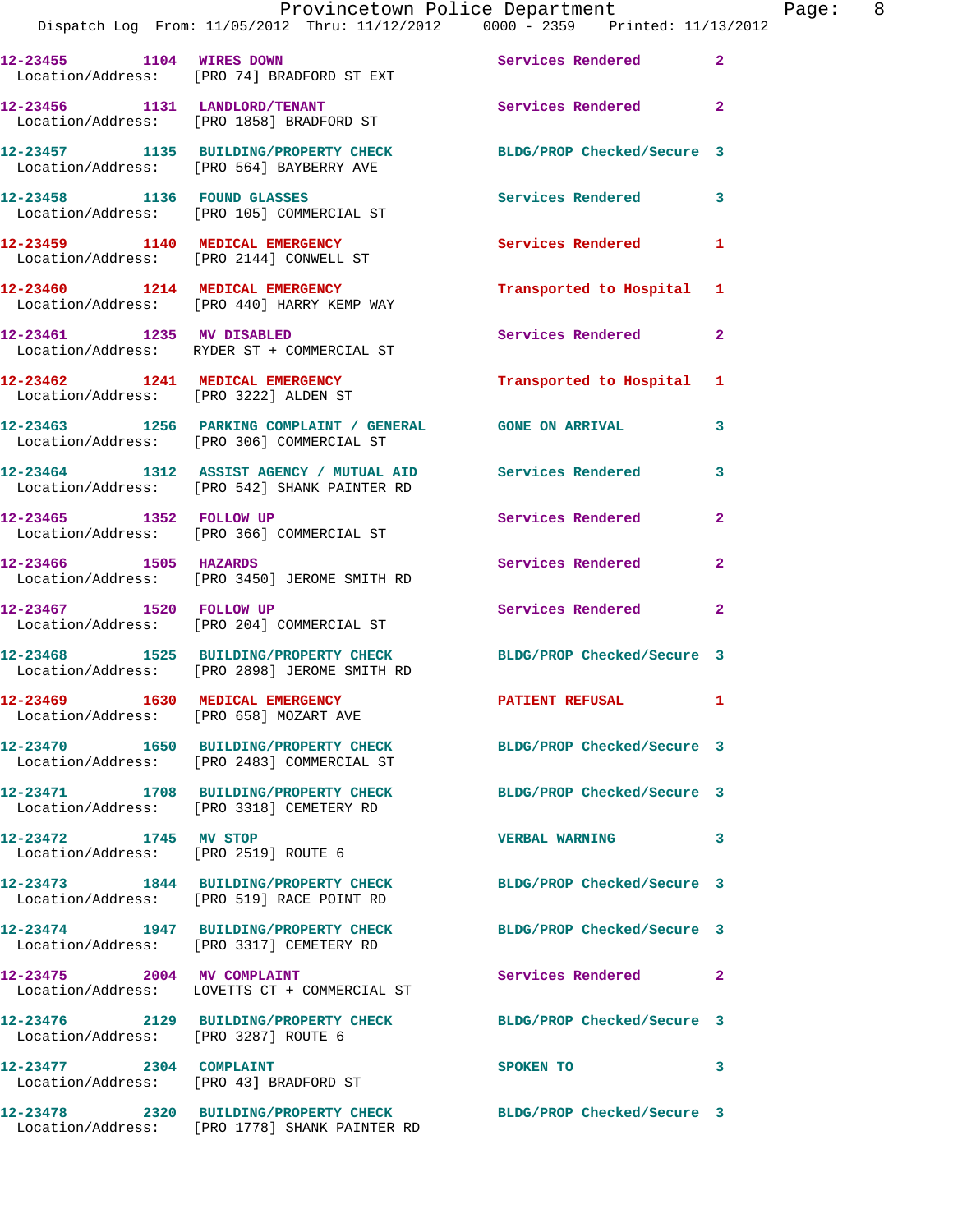| Location/Address: [PRO 571] ALDEN ST  | 12-23479 2326 BUILDING/PROPERTY CHECK BLDG/PROP Checked/Secure 3                                                  |                            |              |                 |
|---------------------------------------|-------------------------------------------------------------------------------------------------------------------|----------------------------|--------------|-----------------|
|                                       | 12-23480 2344 MV OBSERVANCE / ASSIGNMENT Services Rendered 3<br>Location/Address: [PRO 595] BRADFORD ST           |                            |              |                 |
| For Date: $11/09/2012$ - Friday       |                                                                                                                   |                            |              |                 |
| 12-23481 0005 MV STOP                 | Location/Address: HOWLAND ST + ROUTE 6                                                                            | VERBAL WARNING 3           |              |                 |
| Location/Address: [PRO 3287] ROUTE 6  | 12-23482 0048 BUILDING/PROPERTY CHECK BLDG/PROP Checked/Secure 3                                                  |                            |              |                 |
| Location/Address: [PRO 526] RYDER ST  | 12-23483 0052 BUILDING/PROPERTY CHECK                                                                             | BLDG/PROP Checked/Secure 3 |              |                 |
|                                       | 12-23484 0151 BUILDING/PROPERTY CHECK BLDG/PROP Checked/Secure 3<br>Location/Address: [PRO 3030] TIN PAN ALLEY RD |                            |              |                 |
| Location/Address: [PRO 444] HIGH POLE | 12-23485 0216 BUILDING/PROPERTY CHECK BLDG/PROP Checked/Secure 3                                                  |                            |              |                 |
|                                       | 12-23486 0304 BUILDING/PROPERTY CHECK BLDG/PROP Checked/Secure 3<br>Location/Address: [PRO 545] SHANKPAINTER RD   |                            |              |                 |
|                                       | 12-23487 0444 BUILDING/PROPERTY CHECK BLDG/PROP Checked/Secure 3<br>Location/Address: [PRO 1638] COMMERCIAL ST    |                            |              |                 |
| Location/Address: [PRO 564] BAYBERRY  | 12-23488 0515 BUILDING/PROPERTY CHECK BLDG/PROP Checked/Secure 3                                                  |                            |              |                 |
| 12-23489 0530 LOBBY TRAFFIC           | Location/Address: [PRO 542] SHANK PAINTER RD                                                                      | Services Rendered 2        |              | 27 <sub>2</sub> |
| Location/Address: ROUTE 6             | 12-23490 0549 MV OBSERVANCE / ASSIGNMENT Services Rendered                                                        |                            | 3            |                 |
| 12-23491 0605 ASSIST CITIZEN          | Location/Address: [PRO 1486] PEARL ST                                                                             | Services Rendered          | $\mathbf{3}$ |                 |
|                                       | 12-23492 0613 BUILDING/PROPERTY CHECK<br>Location/Address: [PRO 3163] WINTHROP ST                                 | BLDG/PROP Checked/Secure 3 |              |                 |
|                                       | 12-23493 0741 BUILDING/PROPERTY CHECK No Action Required<br>Location/Address: [PRO 3259] MACMILLAN                |                            | 3            |                 |
|                                       | 12-23494 0812 ROAD CLOSURES<br>Location/Address: COMMERCIAL ST + CENTER ST                                        | Services Rendered          | 3            |                 |
| 12-23495 0816 MV STOP                 | Location/Address: PEARL ST + BRADFORD ST                                                                          | <b>VERBAL WARNING</b>      | 3            |                 |
| Location/Address: [PRO 564] BAYBERRY  | 12-23496 0821 BUILDING/PROPERTY CHECK No Action Required                                                          |                            | 3            |                 |
| Location/Address: [PRO 3440] ROUTE 6  | 12-23497 0834 ASSIST AGENCY / MUTUAL AID Services Rendered                                                        |                            | 3            |                 |
|                                       | 12-23498 0909 LOOSE DOGS/RETURNED<br>Location/Address: PLEASANT ST + BRADFORD ST                                  | Services Rendered          | $\mathbf{2}$ |                 |
| 12-23499 0921 FOLLOW UP               | Location/Address: [PRO 1615] BANGS ST                                                                             | SPOKEN TO                  | $\mathbf{2}$ |                 |
|                                       | 12-23500     0934   MV OBSERVANCE / ASSIGNMENT       No Action Required<br>Location/Address:   HOWLAND ST         |                            | 3            |                 |
| 12-23501 0939 INJURED BIRD            |                                                                                                                   | <b>Services Rendered</b>   | $\mathbf{2}$ |                 |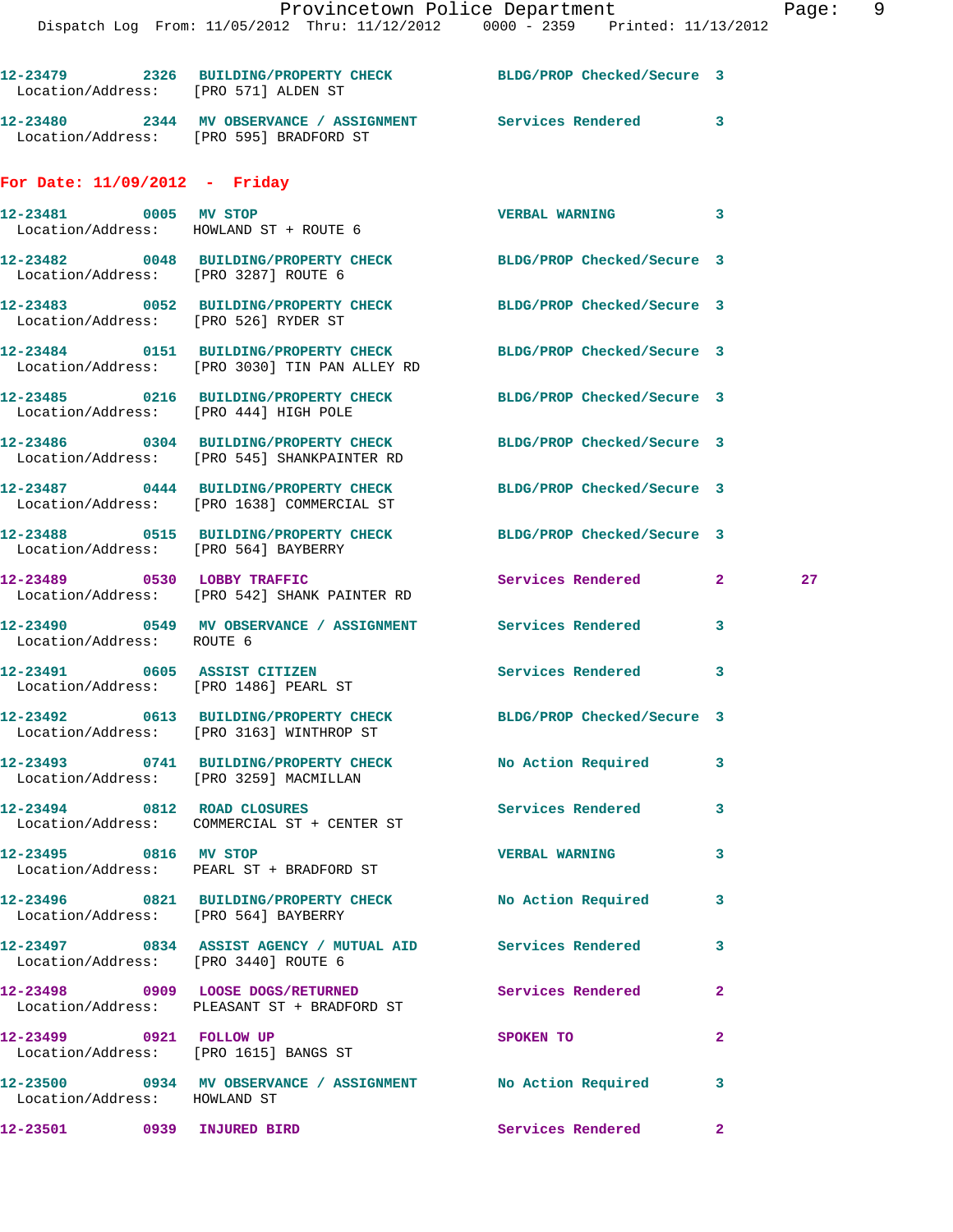|                                                           | Provincetown Police Department The Rage: 10<br>Dispatch Log From: 11/05/2012 Thru: 11/12/2012 0000 - 2359 Printed: 11/13/2012 |                           |                |  |
|-----------------------------------------------------------|-------------------------------------------------------------------------------------------------------------------------------|---------------------------|----------------|--|
|                                                           | Location/Address: [PRO 3442] COMMERCIAL ST                                                                                    |                           |                |  |
| Location/Address: [PRO 431] DYER ST                       | 12-23503 0952 ASSIST AGENCY / MUTUAL AID Services Rendered 3                                                                  |                           |                |  |
|                                                           | 12-23504 1024 BUILDING/PROPERTY CHECK No Action Required 3<br>Location/Address: [PRO 2206] COMMERCIAL ST                      |                           |                |  |
| Location/Address: HARRY KEMP WAY                          | 12-23505 1055 MV OBSERVANCE / ASSIGNMENT Citation/Warning Issued 3                                                            |                           |                |  |
| 12-23506 1059 MV STOP<br>Location/Address: OFF CONWELL ST |                                                                                                                               | VERBAL WARNING 3          |                |  |
|                                                           | 12-23507 1101 PARKING COMPLAINT / GENERAL GONE ON ARRIVAL 3<br>Location/Address: PEARL ST + COMMERCIAL ST                     |                           |                |  |
|                                                           | 12-23508 1111 LOOSE DOG WERBAL WARNING<br>Location/Address: BRADFORD ST EXT + PILGRIM HEIGHTS RD                              |                           | $\overline{2}$ |  |
|                                                           | 12-23509 1157 MV OBSERVANCE / ASSIGNMENT No Action Required 3<br>Location/Address: BRADFORD ST + STANDISH ST                  |                           |                |  |
|                                                           | 12-23510 1159 MEDICAL EMERGENCY Services Rendered 1<br>Location/Address: [PRO 1636] BROWNE ST                                 |                           |                |  |
|                                                           | 12-23511 1203 MV ACCIDENT<br>Location/Address: [PRO 3296] SHANK PAINTER RD                                                    | Services Rendered 1       |                |  |
|                                                           | 12-23512 1229 PARKING COMPLAINT / GENERAL Services Rendered 3<br>Location/Address: [PRO 3121] COMMERCIAL ST                   |                           |                |  |
|                                                           | 12-23514 1238 MV STOP<br>Location/Address: HOWLAND ST + HARRY KEMP WAY                                                        | <b>VERBAL WARNING</b>     | $\mathbf{3}$   |  |
| 12-23515 1243 WIRES DOWN                                  | Location/Address: [PRO 1588] PEARL ST                                                                                         | Services Rendered 2       |                |  |
| Location/Address: [PRO 658] MOZART AVE                    | 12-23516 1244 MEDICAL EMERGENCY <b>Transported to Hospital</b> 1                                                              |                           |                |  |
| 12-23517 1252 MV STOP                                     | Location/Address: OFF CONWELL ST                                                                                              | VERBAL WARNING            | $\mathbf{3}$   |  |
|                                                           | 12-23518 1255 MEDICAL EMERGENCY PATIENT REFUSAL<br>Location/Address: [PRO 399] COMMERCIAL ST                                  |                           | -1             |  |
|                                                           | 12-23519 1338 MEDICAL EMERGENCY<br>Location/Address: [PRO 440] HARRY KEMP WAY                                                 | Transported to Hospital 1 |                |  |
| Location/Address: RYDER ST                                | 12-23520 1407 MV OBSERVANCE / ASSIGNMENT Citation/Warning Issued 3                                                            |                           |                |  |
|                                                           | 12-23521 1414 MV STOP<br>Location/Address: ALDEN ST + BRADFORD ST                                                             | <b>VERBAL WARNING</b>     | 3              |  |
|                                                           | 12-23522 1427 LOST VISA DEBIT CARD Services Rendered 3<br>Location/Address: [PRO 542] SHANK PAINTER RD                        |                           |                |  |
|                                                           | 12-23523 1430 FIREARMS / WEAPONS<br>Location/Address: [PRO 542] SHANK PAINTER RD                                              | Services Rendered 2       |                |  |
|                                                           | 12-23524 1527 MV STOP<br>Location/Address: [PRO 519] RACE POINT RD                                                            | <b>VERBAL WARNING</b>     | 3              |  |
| 12-23525 1532 MV DISABLED                                 | Location/Address: [PRO 2513] ROUTE 6                                                                                          | Services Rendered 2       |                |  |
| 12-23526 1554 MV STOP                                     | Location/Address: [PRO 29] BRADFORD ST                                                                                        | No Action Required 3      |                |  |
|                                                           |                                                                                                                               |                           |                |  |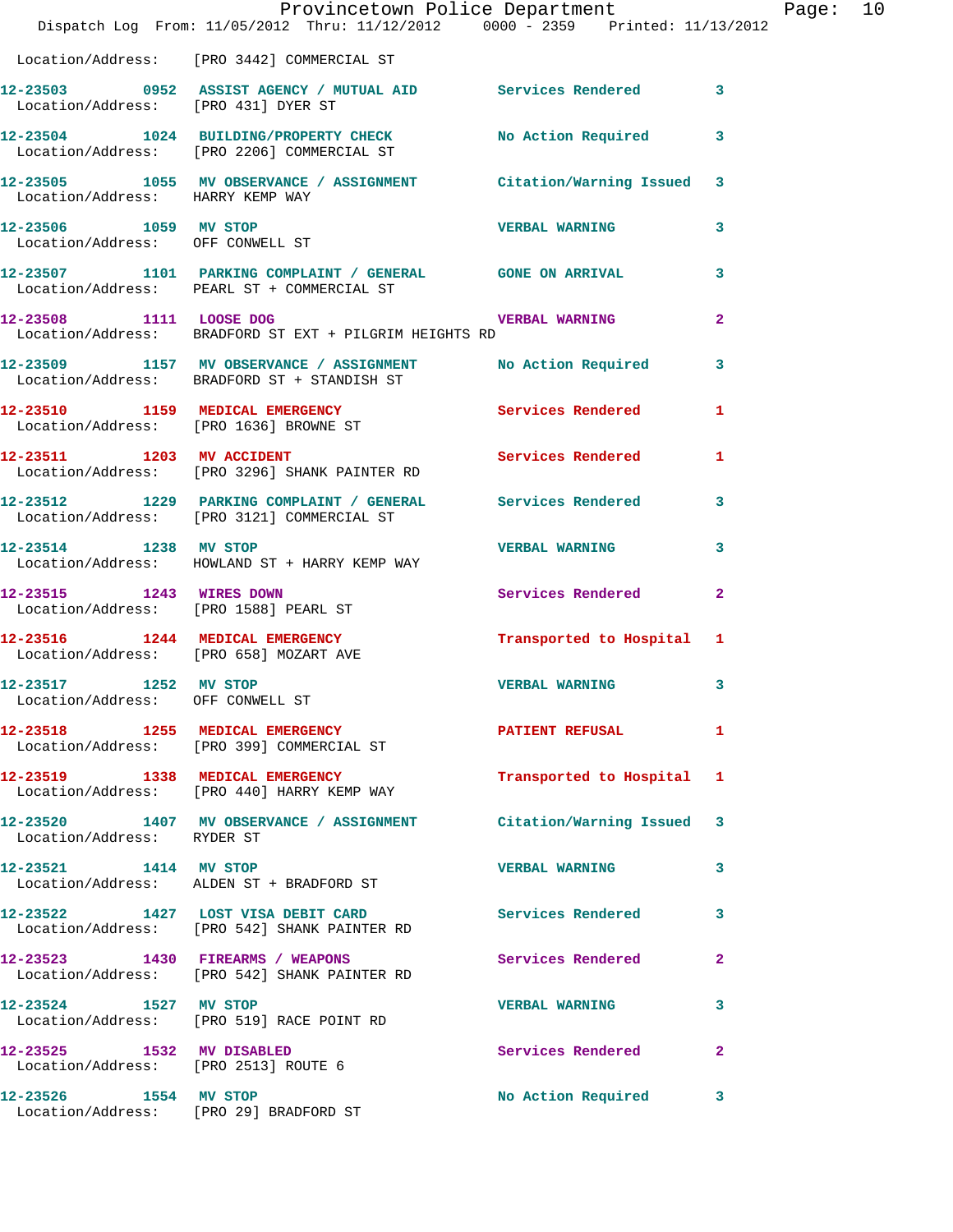|                                        | Provincetown Police Department                                                                                                       |                            |              | Pag |
|----------------------------------------|--------------------------------------------------------------------------------------------------------------------------------------|----------------------------|--------------|-----|
|                                        | Dispatch Log From: 11/05/2012 Thru: 11/12/2012 0000 - 2359 Printed: 11/13/2012                                                       |                            |              |     |
| Location/Address: [PRO 433] RYDER ST   | 12-23527 1556 BUILDING/PROPERTY CHECK BLDG/PROP Checked/Secure 3                                                                     |                            |              |     |
| 12-23528 1748 MV STOP                  | Location/Address: [PRO 58] BRADFORD ST                                                                                               | <b>VERBAL WARNING</b>      | 3            |     |
|                                        | 12-23529 1808 ALARM - GENERAL<br>Location/Address: [PRO 1186] COMMERCIAL ST                                                          | <b>SPOKEN TO</b>           | 1            |     |
| Location/Address: [PRO 16] BRADFORD ST | 12-23530 1831 BUILDING/PROPERTY CHECK BLDG/PROP Checked/Secure 3                                                                     |                            |              |     |
|                                        | 12-23531 1848 BUILDING/PROPERTY CHECK BLDG/PROP Checked/Secure 3<br>Location/Address: [PRO 519] RACE POINT RD                        |                            |              |     |
|                                        | 12-23532 1900 ALARM - GENERAL<br>Location/Address: [PRO 3313] STANDISH ST                                                            | BLDG/PROP Checked/Secure 1 |              |     |
|                                        | 12-23533 1923 MEDICAL EMERGENCY<br>Location/Address: [PRO 701] BAKER AVE                                                             | Transported to Hospital 1  |              |     |
|                                        | 12-23534 2004 MV STOP<br>Location/Address: [PRO 29] BRADFORD ST                                                                      | <b>VERBAL WARNING</b>      | 3            |     |
| Location/Address: [PRO 2543] MACMILLAN | 12-23535 2009 BUILDING/PROPERTY CHECK BLDG/PROP Checked/Secure 3                                                                     |                            |              |     |
|                                        | 12-23536 2025 MV STOP<br>Location/Address: [PRO 2521] ROUTE 6                                                                        | <b>VERBAL WARNING</b>      | 3            |     |
|                                        | 12-23537 2038 MV OBSERVANCE / ASSIGNMENT Services Rendered<br>Location/Address: [PRO 1645] HARRY KEMP                                |                            | 3            |     |
| Location/Address: [PRO 3287] ROUTE 6   | 12-23538 2038 BUILDING/PROPERTY CHECK BLDG/PROP Checked/Secure 3                                                                     |                            |              |     |
| 12-23539 2100 DISTURBANCE              | Location/Address: [PRO 399] COMMERCIAL ST                                                                                            | Services Rendered 1        |              |     |
|                                        | 12-23540 2132 BUILDING/PROPERTY CHECK BLDG/PROP Checked/Secure 3<br>Location/Address: [PRO 2206] COMMERCIAL ST                       |                            |              |     |
|                                        | 12-23541 2219 DOMESTIC DISTURBANCE/ASSAULT Arrest(s) Made<br>Location/Address: [PRO 340] COMMERCIAL ST<br>Refer To Arrest: 12-350-AR |                            |              |     |
|                                        | 12-23542 2339 BUILDING/PROPERTY CHECK BLDG/PROP Checked/Secure 3<br>Location/Address: [PRO 530] SHANKPAINTER RD                      |                            |              |     |
| Location/Address: [PRO 571] ALDEN ST   | 12-23543 2342 BUILDING/PROPERTY CHECK BLDG/PROP Checked/Secure 3                                                                     |                            |              |     |
| For Date: $11/10/2012$ - Saturday      |                                                                                                                                      |                            |              |     |
| 12-23546 0000 LOBBY TRAFFIC            | Location/Address: [PRO 542] SHANK PAINTER RD                                                                                         | Services Rendered          | $\mathbf{2}$ | 5   |
|                                        | 12-23544 0006 MV OBSERVANCE / ASSIGNMENT Services Rendered<br>Location/Address: [PRO 595] BRADFORD ST                                |                            | 3            |     |
| 12-23545 0022 MV STOP                  | Location/Address: [PRO 1577] HOWLAND ST + BRADFORD ST                                                                                | <b>VERBAL WARNING</b>      | 3            |     |
|                                        | 12-23548 0227 BUILDING/PROPERTY CHECK<br>Location/Address: [PRO 1638] COMMERCIAL ST                                                  | BLDG/PROP Checked/Secure 3 |              |     |
|                                        | 12-23549 0328 BUILDING/PROPERTY CHECK BLDG/PROP Checked/Secure 3<br>Location/Address: [PRO 175] COMMERCIAL ST                        |                            |              |     |
|                                        | 12-23550 0452 BUILDING/PROPERTY CHECK BLDG/PROP Checked/Secure 3                                                                     |                            |              |     |

Page: 11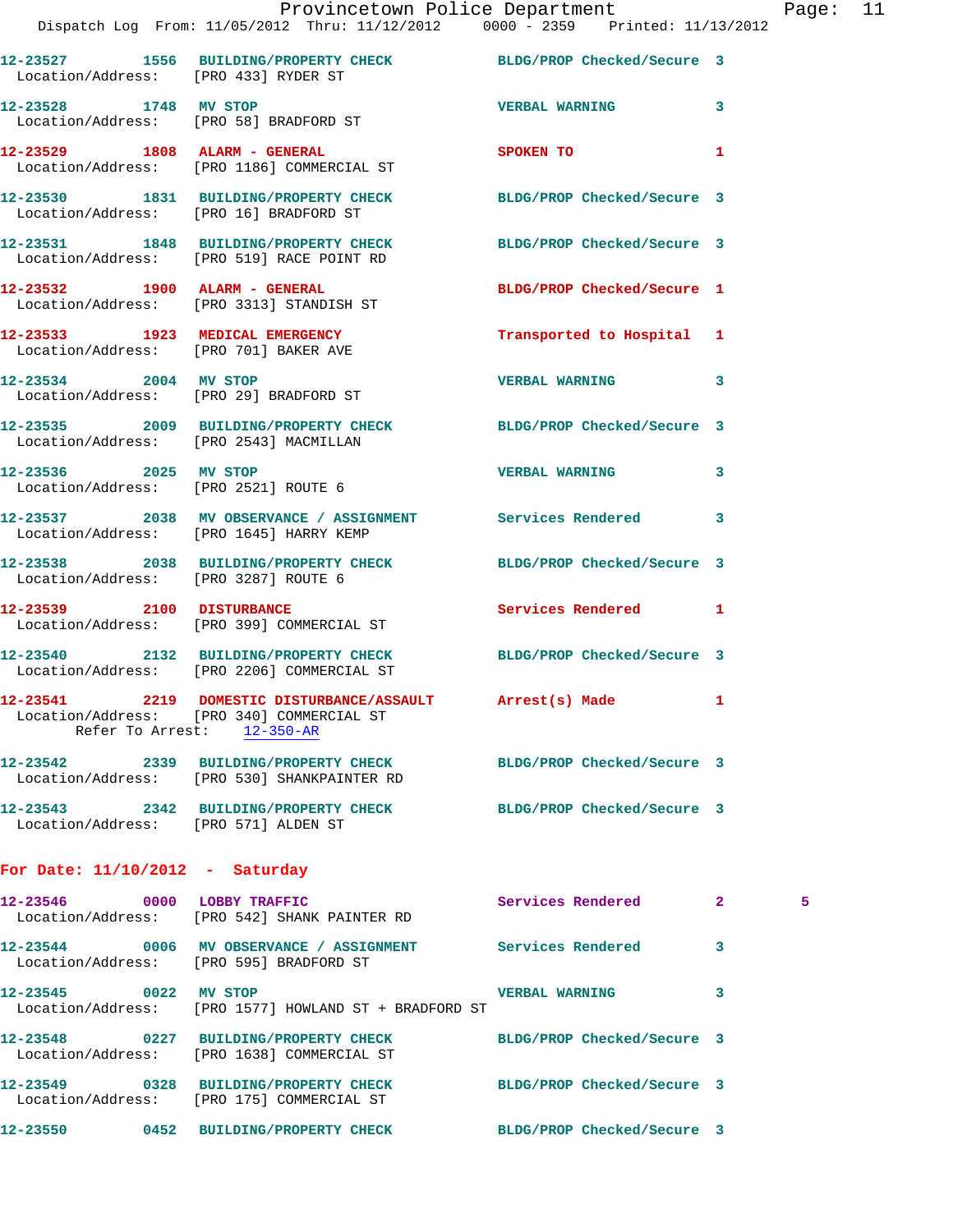|                                                        |                                                                                                       | Provincetown Police Department Page: 12<br>Dispatch Log From: 11/05/2012 Thru: 11/12/2012 0000 - 2359 Printed: 11/13/2012                                                                                                                           |    |
|--------------------------------------------------------|-------------------------------------------------------------------------------------------------------|-----------------------------------------------------------------------------------------------------------------------------------------------------------------------------------------------------------------------------------------------------|----|
|                                                        | Location/Address: [PRO 444] HIGH POLE                                                                 |                                                                                                                                                                                                                                                     |    |
|                                                        | Location/Address: [PRO 391] COMMERCIAL ST                                                             | 12-23551 0508 BUILDING/PROPERTY CHECK BLDG/PROP Checked/Secure 3                                                                                                                                                                                    |    |
|                                                        | 12-23552 0524 LOBBY TRAFFIC<br>Location/Address: [PRO 542] SHANK PAINTER RD                           | Services Rendered 2                                                                                                                                                                                                                                 | 16 |
| Location/Address: ROUTE 6                              |                                                                                                       | 12-23553 0550 MV OBSERVANCE / ASSIGNMENT Services Rendered 3                                                                                                                                                                                        |    |
| Location/Address: [PRO 2521] ROUTE 6                   | 12-23554 0714 ANIMAL CALL                                                                             | <b>Services Rendered</b><br>$\overline{2}$                                                                                                                                                                                                          |    |
|                                                        | 12-23556 0735 ON DUTY                                                                                 | No Action Required 3                                                                                                                                                                                                                                |    |
|                                                        | 12-23555 0739 BUILDING/PROPERTY CHECK<br>Location/Address: [PRO 16] BRADFORD ST                       | No Action Required 3                                                                                                                                                                                                                                |    |
|                                                        | 12-23557 0818 911 GENERAL<br>Location/Address: [PRO 440] HARRY KEMP WAY                               | <b>Unfounded</b> and the control of the control of the control of the control of the control of the control of the control of the control of the control of the control of the control of the control of the control of the control<br>$\mathbf{1}$ |    |
|                                                        | Location/Address: [PRO 2543] MACMILLAN                                                                | 12-23558 0846 BUILDING/PROPERTY CHECK No Action Required 3                                                                                                                                                                                          |    |
|                                                        | 12-23559 0849 LOST/FOUND PROPERTY<br>Location/Address: [PRO 249] COMMERCIAL ST                        | No Action Required 3                                                                                                                                                                                                                                |    |
|                                                        | 12-23560 0913 MV OBSERVANCE / ASSIGNMENT No Action Required<br>Location/Address: RYDER ST             | $\mathbf{3}$                                                                                                                                                                                                                                        |    |
|                                                        | Location/Address: [PRO 564] BAYBERRY                                                                  | 12-23561 0958 BUILDING/PROPERTY CHECK No Action Required 3                                                                                                                                                                                          |    |
|                                                        | 12-23562 1111 BUILDING/PROPERTY CHECK No Action Required<br>Location/Address: [PRO 105] COMMERCIAL ST | $\mathbf{3}$                                                                                                                                                                                                                                        |    |
|                                                        | 12-23563 1111 209A ORDER RETURNED<br>Location/Address: [PRO 1275] ANTHONY ST                          | Services Rendered<br>$\mathbf{3}$                                                                                                                                                                                                                   |    |
|                                                        | 12-23564 1129 MEDICAL EMERGENCY<br>Location/Address: [PRO 106] COMMERCIAL ST                          | PATIENT REFUSAL<br>$\mathbf{1}$                                                                                                                                                                                                                     |    |
| Location/Address: [PRO 2] ALDEN ST                     |                                                                                                       | 12-23565 1213 BUILDING/PROPERTY CHECK No Action Required 3                                                                                                                                                                                          |    |
|                                                        | 12-23566 1220 BUILDING/PROPERTY CHECK<br>Location/Address: [PRO 519] RACE POINT RD                    | BLDG/PROP Checked/Secure 3                                                                                                                                                                                                                          |    |
| 12-23568 1229 WIRES DOWN                               | Location/Address: [PRO 1776] PLEASANT ST                                                              | Taken/Referred to Other 2                                                                                                                                                                                                                           |    |
|                                                        | 12-23569 1236 PRINTER TAKEN<br>Location/Address: [PRO 516] RACE POINT RD                              | No Action Required 3                                                                                                                                                                                                                                |    |
|                                                        | 12-23570 1249 PARK, WALK & TALK<br>Location/Address: RYDER ST + COMMERCIAL ST                         | No Action Required 2                                                                                                                                                                                                                                |    |
| 12-23572 1345 MV STOP                                  | Location/Address: CENTER ST + BRADFORD ST                                                             | <b>VERBAL WARNING</b><br>3                                                                                                                                                                                                                          |    |
| 12-23573 1515 MV STOP<br>Location/Address: BRADFORD ST |                                                                                                       | <b>VERBAL WARNING</b><br>3                                                                                                                                                                                                                          |    |
|                                                        |                                                                                                       | 12-23574   1539   BUILDING/PROPERTY CHECK   BLDG/PROP Checked/Secure   3<br>Location/Address: [PRO 488] MAYFLOWER ST                                                                                                                                |    |
|                                                        | 12-23575 1544 FOUND IPHONE/RETURNED<br>Location/Address: [PRO 542] SHANK PAINTER RD                   | <b>Services Rendered</b><br>3                                                                                                                                                                                                                       |    |
| 12-23577 1606 MV STOP                                  |                                                                                                       | Citation/Warning Issued 3                                                                                                                                                                                                                           |    |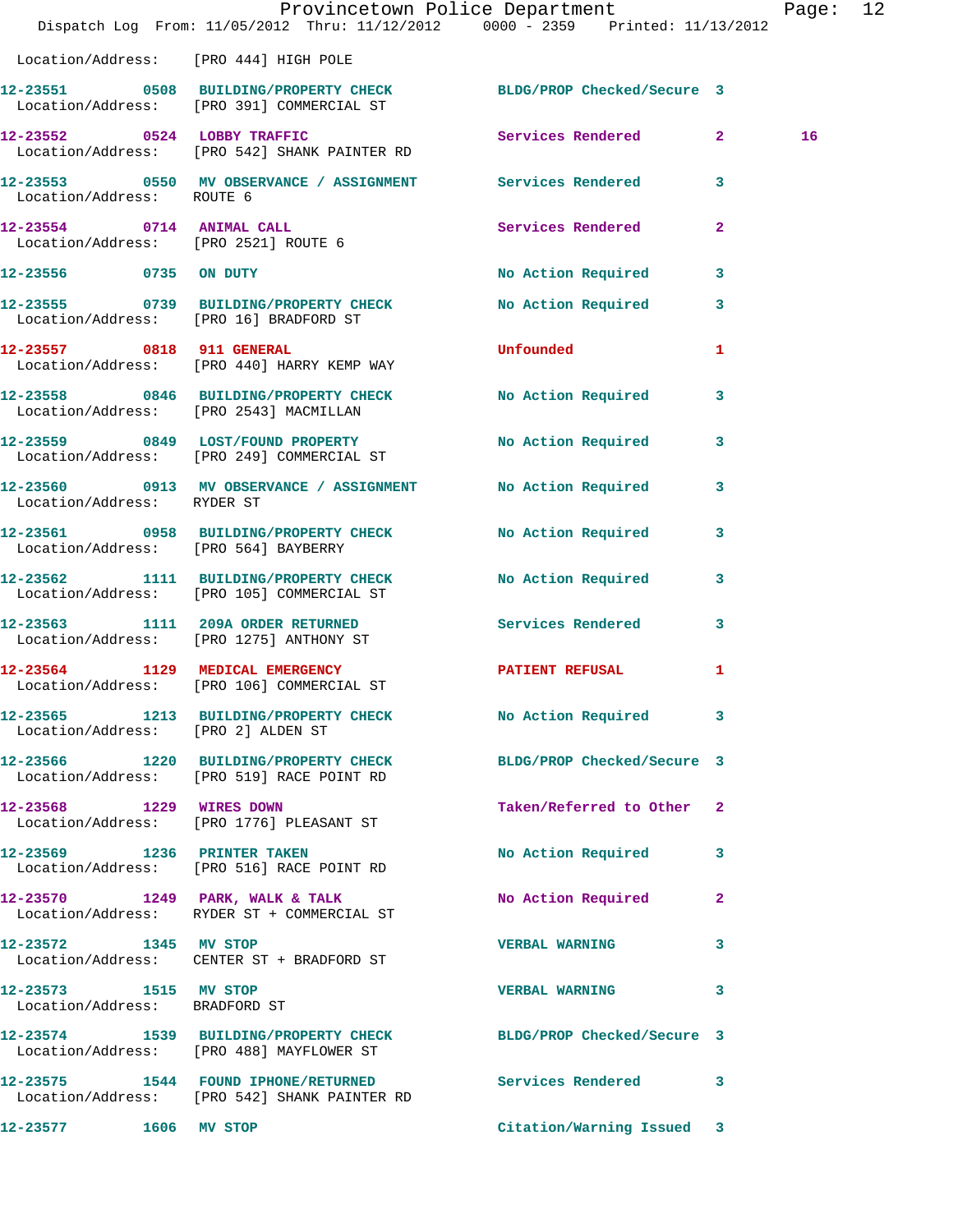|                                                                                       | Provincetown Police Department<br>Dispatch Log From: 11/05/2012 Thru: 11/12/2012 0000 - 2359 Printed: 11/13/2012 |                            |                |
|---------------------------------------------------------------------------------------|------------------------------------------------------------------------------------------------------------------|----------------------------|----------------|
| Location/Address: ROUTE 6 + HOWLAND ST                                                |                                                                                                                  |                            |                |
| 12-23579 1616 WIRES DOWN<br>Location/Address: [PRO 1587] PEARL ST                     |                                                                                                                  | Services Rendered          | $\overline{2}$ |
| 12-23578 1623 MV V/S DEER<br>Location/Address: ROUTE 6<br>Refer To Accident: 12-83-AC |                                                                                                                  | <b>Services Rendered</b>   | 1              |
| 12-23580 1625 COMPLAINT                                                               | Location/Address: [PRO 356] COMMERCIAL ST                                                                        | <b>Services Rendered</b>   | 3              |
| Location/Address: [TRU] HIGHLAND RD                                                   | 12-23581 1748 ASSIST AGENCY / MUTUAL AID Taken to Family/Guardian 3                                              |                            |                |
| Location/Address: [PRO 564] BAYBERRY                                                  | 12-23582 1808 BUILDING/PROPERTY CHECK Services Rendered                                                          |                            | 3              |
|                                                                                       | 12-23583 1849 PARKING COMPLAINT / GENERAL Services Rendered<br>Location/Address: [PRO 667] COMMERCIAL ST         |                            | 3              |
| Location/Address: [PRO 3287] ROUTE 6                                                  | 12-23584 1850 BUILDING/PROPERTY CHECK BLDG/PROP Checked/Secure 3                                                 |                            |                |
|                                                                                       | 12-23585   1905   DISORDERLY<br>Location/Address: [PRO 208] COMMERCIAL ST                                        | Could Not Locate           | $\mathbf{2}$   |
|                                                                                       | 12-23586 2003 BUILDING/PROPERTY CHECK BLDG/PROP Checked/Secure 3<br>Location/Address: [PRO 2206] COMMERCIAL ST   |                            |                |
| 12-23587 2021 ANIMAL CALL                                                             | Location/Address: [PRO 2853] SHANK PAINTER RD                                                                    | Services Rendered          | $\mathbf{2}$   |
|                                                                                       | 12-23588 2118 BUILDING/PROPERTY CHECK<br>Location/Address: [PRO 306] COMMERCIAL ST                               | BLDG/PROP Checked/Secure 3 |                |
| Location/Address: [PRO 444] HIGH POLE                                                 | 12-23589 2206 BUILDING/PROPERTY CHECK BLDG/PROP Checked/Secure 3                                                 |                            |                |
| 12-23591 2340 FOLLOW UP                                                               | Location/Address: [PRO 175] COMMERCIAL ST                                                                        | <b>No Action Required</b>  | $\mathbf{2}$   |
| For Date: 11/11/2012 - Sunday                                                         |                                                                                                                  |                            |                |
| 12-23592                                                                              | 0046 BUILDING/PROPERTY CHECK<br>Location/Address: [PRO 2898] JEROME SMITH RD                                     | BLDG/PROP Checked/Secure 3 |                |
| Location/Address: [PRO 3259] MACMILLAN                                                | 12-23593 0053 BUILDING/PROPERTY CHECK                                                                            | BLDG/PROP Checked/Secure 3 |                |
| 12-23594                                                                              | 0053 BUILDING/PROPERTY CHECK                                                                                     | BLDG/PROP Checked/Secure 3 |                |

Location/Address: [PRO 2543] MACMILLAN

Location/Address: STANDISH ST + BRADFORD ST

Location/Address: [PRO 3317] CEMETERY RD

Location/Address: [PRO 2513] ROUTE 6

**12-23599 0131 MV STOP VERBAL WARNING 3**  Location/Address: JOHNSON ST + BRADFORD ST

Location/Address: [PRO 2206] COMMERCIAL ST

**12-23600 0240 BUILDING/PROPERTY CHECK BLDG/PROP Checked/Secure 3**  Location/Address: [PRO 3296] SHANKPAINTER RD

**12-23595 0056 BUILDING/PROPERTY CHECK BLDG/PROP Checked/Secure 3 12-23596 0113 MV OBSERVANCE / ASSIGNMENT Services Rendered 3 12-23597 0126 BUILDING/PROPERTY CHECK BLDG/PROP Checked/Secure 3 12-23598 0131 MV STOP VERBAL WARNING 3**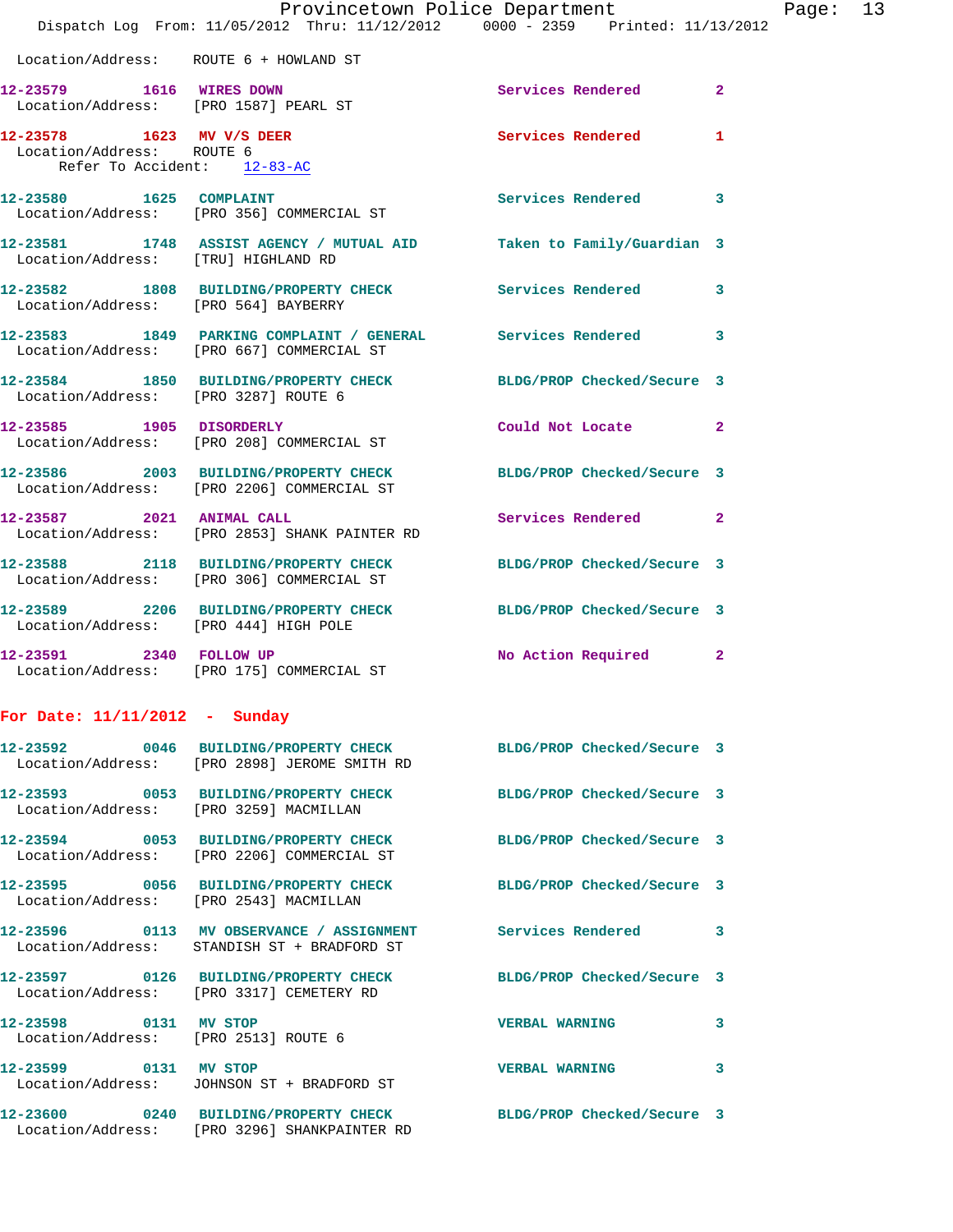Dispatch Log From: 11/05/2012 Thru: 11/12/2012 0000 - 2359 Printed: 11/13/2012

**12-23601 0512 BUILDING/PROPERTY CHECK BLDG/PROP Checked/Secure 3**  Location/Address: [PRO 446] HOWLAND ST **12-23602 0526 LOBBY TRAFFIC Services Rendered 2 8**  Location/Address: [PRO 542] SHANK PAINTER RD **12-23603 0534 BUILDING/PROPERTY CHECK BLDG/PROP Checked/Secure 3**  Location/Address: [PRO 447] JEROME SMITH RD **12-23604 0750 BUILDING/PROPERTY CHECK No Action Required 3**  Location/Address: [PRO 519] RACE POINT RD **12-23605 0836 BUILDING/PROPERTY CHECK No Action Required 3**  Location/Address: [PRO 16] BRADFORD ST **12-23606 0846 BUILDING/PROPERTY CHECK BLDG/PROP Checked/Secure 3**  Location/Address: [PRO 16] BRADFORD ST **12-23607 0904 MV OBSERVANCE / ASSIGNMENT No Action Required 3**  Location/Address: HOWLAND ST **12-23608 0908 H/M ON/OFF DUTY Services Rendered 2**  Location/Address: [PRO 516] RACE POINT RD **12-23609 0935 MV OBSERVANCE / ASSIGNMENT Services Rendered 3**  Location/Address: [PRO 2513] ROUTE 6 **12-23610 0945 MV STOP VERBAL WARNING 3**  Location/Address: [PRO 2818] CONWELL ST **12-23611 0948 BUILDING/PROPERTY CHECK No Action Required 3**  Location/Address: [PRO 564] BAYBERRY **12-23612 1002 FOUND WHITE/GREY SHEEPDOG Services Rendered 2**  Location/Address: [PRO 2500] COMMERCIAL ST **12-23613 1025 MV OBSERVANCE / ASSIGNMENT Services Rendered 3**  Location/Address: BRADFORD ST + STANDISH ST **12-23614 1031 MV STOP VERBAL WARNING 3**  Location/Address: BRADFORD ST + PRINCE ST **12-23615 1054 PARKING COMPLAINT / GENERAL Services Rendered 3**  Location/Address: [PRO 2874] COMMERCIAL ST **12-23616 1113 BUILDING/PROPERTY CHECK No Action Required 3**  Location/Address: [PRO 2] ALDEN ST **12-23617 1115 PARKING COMPLAINT / GENERAL SPOKEN TO 3**  Location/Address: [PRO 1401] NELSON AVE **12-23618 1125 MV OBSERVANCE / ASSIGNMENT No Action Required 3**  Location/Address: BRADFORD ST + KENDALL LN **12-23619 1134 LOW WIRE Services Rendered 2**  Location/Address: [PRO 1776] PLEASANT ST **12-23620 1212 MEDICAL EMERGENCY Services Rendered 1**  Location/Address: [PRO 781] CAPTAIN BERTIE RD **12-23621 1215 MV STOP VERBAL WARNING 3**  Location/Address: [PRO 487] COMMERCIAL ST 12-23622 1217 PARK, WALK & TALK **No Action Required** 2 Location/Address: RYDER ST **12-23623 1219 PARKING INQUIRY Services Rendered 3**  Location/Address: [PRO 1600] RACE RD **12-23624 1249 BUILDING/PROPERTY CHECK BLDG/PROP Checked/Secure 3**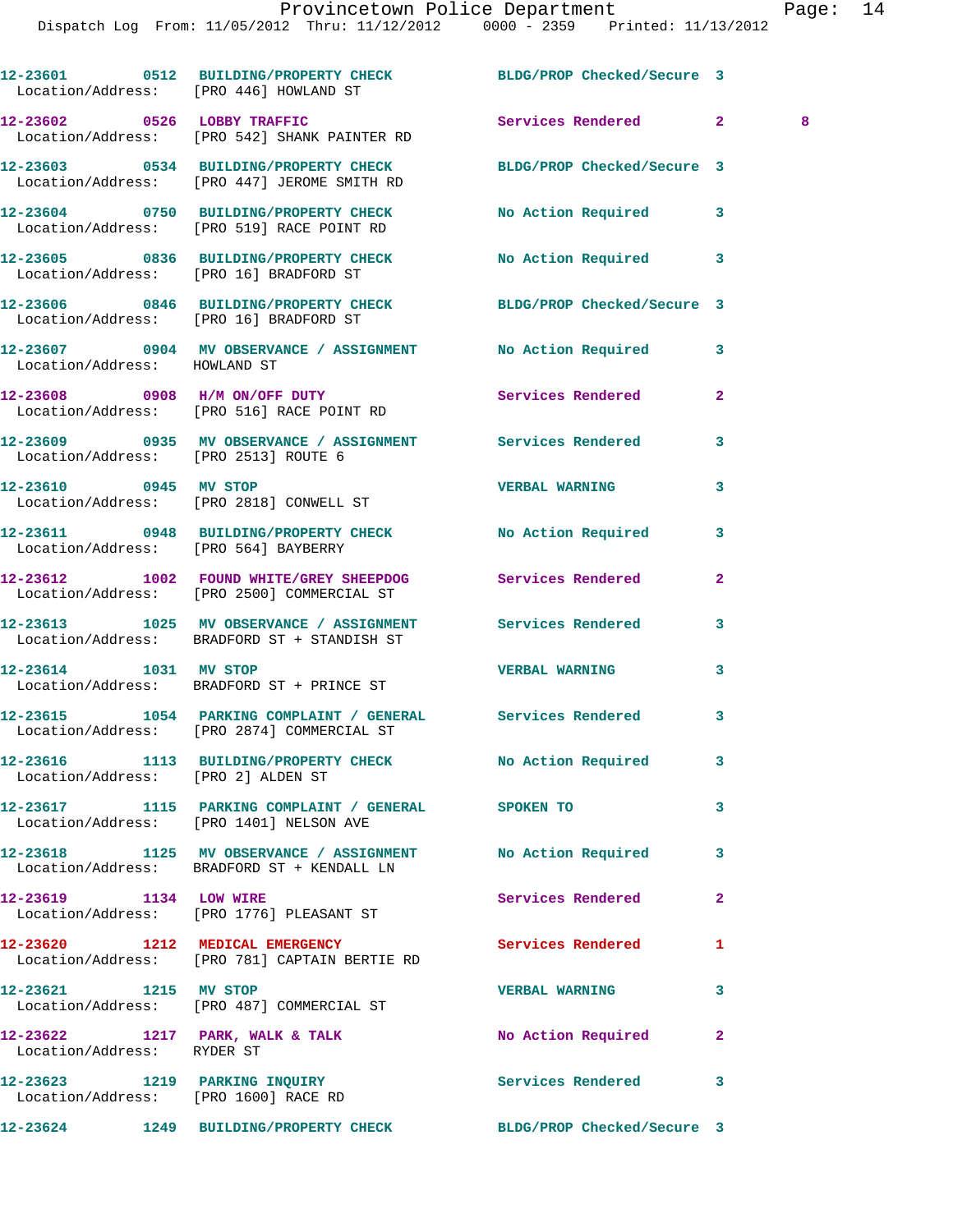|                                       | Provincetown Police Department<br>Dispatch Log From: 11/05/2012 Thru: 11/12/2012 0000 - 2359 Printed: 11/13/2012  |                             |                | Page: 15 |  |
|---------------------------------------|-------------------------------------------------------------------------------------------------------------------|-----------------------------|----------------|----------|--|
|                                       | Location/Address: [PRO 569] WINSLOW ST                                                                            |                             |                |          |  |
|                                       | 12-23626 1300 MV OBSERVANCE / ASSIGNMENT Services Rendered 3<br>Location/Address: [PRO 391] COMMERCIAL ST         |                             |                |          |  |
|                                       | 12-23625 1308 BUILDING/PROPERTY CHECK No Action Required<br>Location/Address: [PRO 105] COMMERCIAL ST             |                             | $\mathbf{3}$   |          |  |
|                                       | 12-23627 1313 MV STOP<br>Location/Address: [PRO 754] BRADFORD ST                                                  | <b>VERBAL WARNING</b>       | 3              |          |  |
|                                       | 12-23628 1315 MV STOP<br>Location/Address: BRADFORD ST + ALDEN ST                                                 | <b>VERBAL WARNING</b>       | 3              |          |  |
|                                       | 12-23629 1317 MEDICAL EMERGENCY<br>Location/Address: [PRO 1363] CONANT ST                                         | Transported to Hospital 1   |                |          |  |
| Location/Address: [PRO 886] CONWAY ST | 12-23630 1321 MEDICAL EMERGENCY                                                                                   | Transported to Hospital 1   |                |          |  |
|                                       | 12-23631 1331 911 GENERAL<br>Location/Address: [PRO 3222] ALDEN ST                                                | SPOKEN TO AND THE SPOKEN TO | $\blacksquare$ |          |  |
|                                       | 12-23632 1341 GENERAL INFO                                                                                        | Services Rendered           | 3              |          |  |
|                                       | 12-23634 1421 911 GENERAL<br>Location/Address: [PRO 327] COMMERCIAL ST                                            | SPOKEN TO                   | 1              |          |  |
| Location: F/V SENTINEL                | 12-23635 1527 BOAT/HARBORMASTER No Action Required                                                                |                             | $\mathbf{2}$   |          |  |
| 12-23636 1540 MV STOP                 | Location/Address: WINSLOW ST + BRADFORD ST                                                                        | VERBAL WARNING 3            |                |          |  |
|                                       | 12-23637 1546 BUILDING/PROPERTY CHECK BLDG/PROP Checked/Secure 3<br>Location/Address: [PRO 571] ALDEN ST          |                             |                |          |  |
|                                       | 12-23638 1612 MEDICAL EMERGENCY<br>Location/Address: [PRO 1276] RACE POINT RD                                     | Transported to Hospital 1   |                |          |  |
|                                       | 12-23639 1626 MV COMPLAINT<br>Location/Address: [PRO 3222] ALDEN ST                                               | Could Not Locate            | $\mathbf{2}$   |          |  |
|                                       | 12-23640 1651 MV OBSERVANCE / ASSIGNMENT No Action Required 3<br>Location/Address: SHANK PAINTER RD + BRADFORD ST |                             |                |          |  |
| 12-23641 1701 MV STOP                 | Location/Address: [PRO 1710] CONANT ST                                                                            | <b>VERBAL WARNING</b>       | 3              |          |  |
| Location: CENTER ROAM                 | $12-23642$ 1724 PARK, WALK & TALK                                                                                 | No Action Required          | $\mathbf{2}$   |          |  |
|                                       | 12-23643 1733 BAR CHECK<br>Location/Address: [PRO 2737] COMMERCIAL ST                                             | No Action Required          | $\mathbf{2}$   |          |  |
| 12-23644 1748 MV STOP                 | Location/Address: [PRO 2539] RYDER ST                                                                             | <b>VERBAL WARNING</b>       | 3              |          |  |
|                                       | 12-23645 1759 BUILDING/PROPERTY CHECK BLDG/PROP Checked/Secure 3<br>Location/Address: [PRO 2206] COMMERCIAL ST    |                             |                |          |  |
|                                       | 12-23646 1804 BUILDING/PROPERTY CHECK BLDG/PROP Checked/Secure 3<br>Location/Address: [PRO 2490] PROVINCELANDS RD |                             |                |          |  |
|                                       | 12-23647 1844 ASSIST CITIZEN<br>Location/Address: [PRO 187] COMMERCIAL ST                                         | Services Rendered           | 3              |          |  |
| 12-23648 1946 ANIMAL CALL             | Location/Address: [PRO 365] COMMERCIAL ST                                                                         | No Action Required          | $\mathbf{2}$   |          |  |
|                                       | 12-23649 2003 BUILDING/PROPERTY CHECK BLDG/PROP Checked/Secure 3                                                  |                             |                |          |  |
|                                       |                                                                                                                   |                             |                |          |  |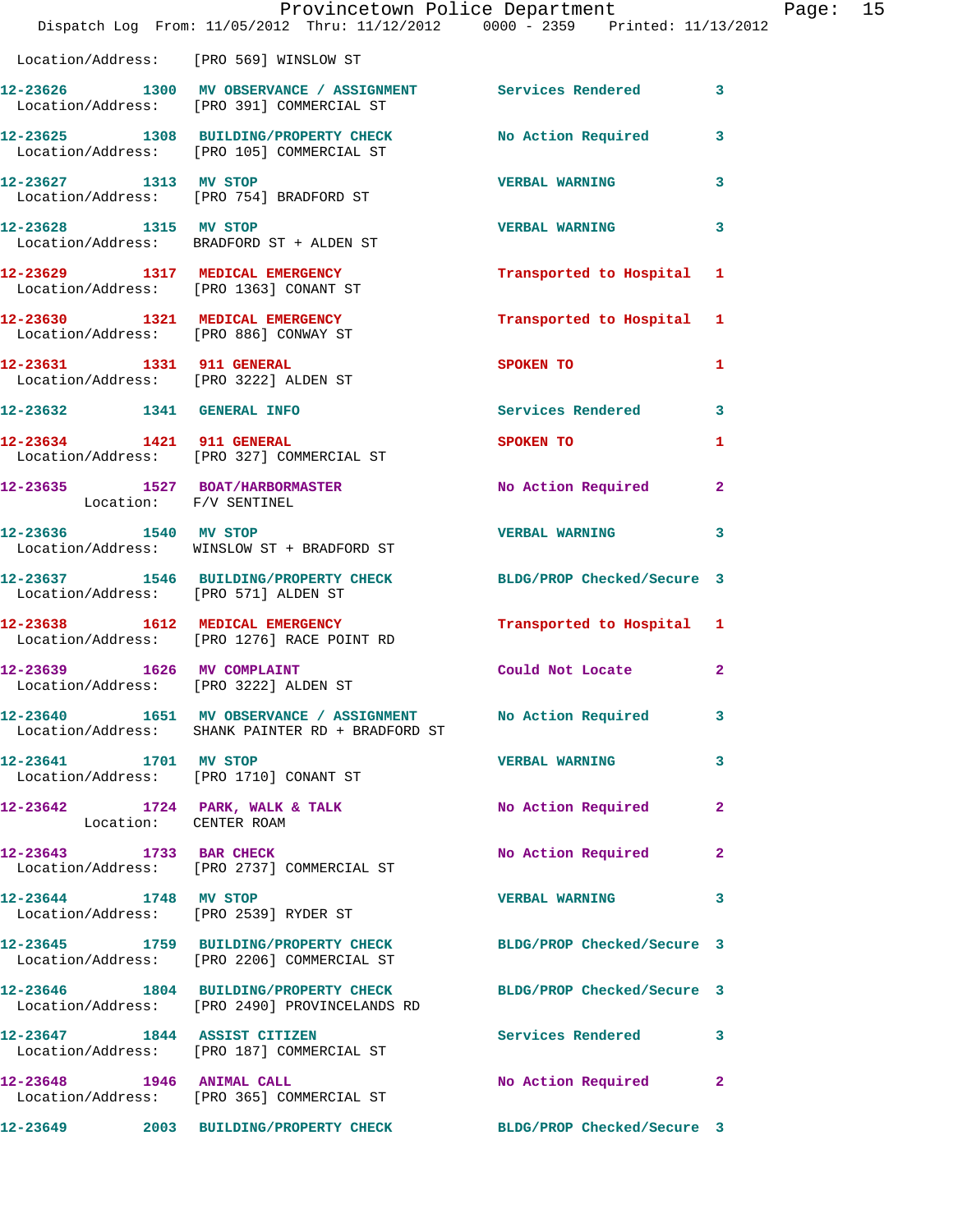|                                                         |                                                                                       | Provincetown Police Department<br>Dispatch Log From: 11/05/2012 Thru: 11/12/2012 0000 - 2359 Printed: 11/13/2012 | Page: 16     |
|---------------------------------------------------------|---------------------------------------------------------------------------------------|------------------------------------------------------------------------------------------------------------------|--------------|
|                                                         | Location/Address: [PRO 1638] COMMERCIAL ST                                            |                                                                                                                  |              |
|                                                         | Location/Address: [PRO 3317] CEMETERY RD                                              | 12-23650 2033 BUILDING/PROPERTY CHECK BLDG/PROP Checked/Secure 3                                                 |              |
| 12-23651 2058 MV STOP<br>Location/Address: ROUTE 6      |                                                                                       | <b>VERBAL WARNING</b>                                                                                            | 3            |
|                                                         | Location/Address: [PRO 2898] JEROME SMITH RD                                          | 12-23652 2103 BUILDING/PROPERTY CHECK BLDG/PROP Checked/Secure 3                                                 |              |
|                                                         | 12-23653 2336 BUILDING/PROPERTY CHECK<br>Location/Address: [PRO 306] COMMERCIAL ST    | BLDG/PROP Checked/Secure 3                                                                                       |              |
|                                                         | Location/Address: [PRO 306] COMMERCIAL ST                                             | 12-23654 2338 BUILDING/PROPERTY CHECK BLDG/PROP Checked/Secure 3                                                 |              |
| For Date: $11/12/2012$ - Monday                         |                                                                                       |                                                                                                                  |              |
| Location/Address: [PRO 3259] MACMILLAN                  |                                                                                       | 12-23655 0034 BUILDING/PROPERTY CHECK BLDG/PROP Checked/Secure 3                                                 |              |
| Location/Address: BRADFORD ST                           |                                                                                       | 12-23656 0101 MV OBSERVANCE / ASSIGNMENT Services Rendered 3                                                     |              |
|                                                         | 12-23657 0151 BUILDING/PROPERTY CHECK<br>Location/Address: [PRO 3296] SHANKPAINTER RD | BLDG/PROP Checked/Secure 3                                                                                       |              |
|                                                         | 12-23658 0153 BUILDING/PROPERTY CHECK<br>Location/Address: [PRO 1778] SHANKPAINTER RD | BLDG/PROP Checked/Secure 3                                                                                       |              |
|                                                         | Location/Address: [PRO 99] COMMERCIAL ST                                              | 12-23659 0219 BUILDING/PROPERTY CHECK BLDG/PROP Checked/Secure 3                                                 |              |
| Location/Address: [PRO 3287] ROUTE 6                    |                                                                                       | 12-23660 0357 BUILDING/PROPERTY CHECK BLDG/PROP Checked/Secure 3                                                 |              |
| 12-23661 0446 HAZARDS<br>Location/Address: BAYBERRY AVE |                                                                                       | Services Rendered                                                                                                | $\mathbf{2}$ |
|                                                         | Location/Address: [PRO 444] HIGH POLE HILL                                            | 12-23662 0451 BUILDING/PROPERTY CHECK BLDG/PROP Checked/Secure 3                                                 |              |
| 12-23663 0456 LOBBY TRAFFIC                             | Location/Address: [PRO 542] SHANK PAINTER RD                                          | Services Rendered 2                                                                                              | 14           |
|                                                         | Location/Address: [PRO 175] COMMERCIAL ST                                             | 12-23664 0545 BUILDING/PROPERTY CHECK BLDG/PROP Checked/Secure 3                                                 |              |
|                                                         | Location/Address: [PRO 1638] COMMERCIAL ST                                            | 12-23665 0621 BUILDING/PROPERTY CHECK BLDG/PROP Checked/Secure 3                                                 |              |
|                                                         | 12-23666 0733 H/M ON/OFF DUTY<br>Location/Address: [PRO 3259] MACMILLAN WHARF         | Services Rendered                                                                                                | -2           |
|                                                         | 12-23667 0747 BUILDING/PROPERTY CHECK<br>Location/Address: [PRO 175] COMMERCIAL ST    | No Action Required 3                                                                                             |              |
| 12-23668 0759 MV STOP                                   | Location/Address: [PRO 536] SHANK PAINTER RD<br>Refer To Arrest: 12-352-AR            | Arrest(s) Made                                                                                                   | 3            |
| Location/Address: [PRO 16] BRADFORD ST                  |                                                                                       | 12-23669 0838 BUILDING/PROPERTY CHECK BLDG/PROP Checked/Secure 3                                                 |              |
| Location/Address: STANDISH ST                           |                                                                                       | 12-23670 0908 MV OBSERVANCE / ASSIGNMENT Citation/Warning Issued 3                                               |              |
|                                                         | 12-23672 0909 LOW VERIZON WIRE<br>Location/Address: [PRO 1776] PLEASANT ST            | Services Rendered                                                                                                | $\mathbf{2}$ |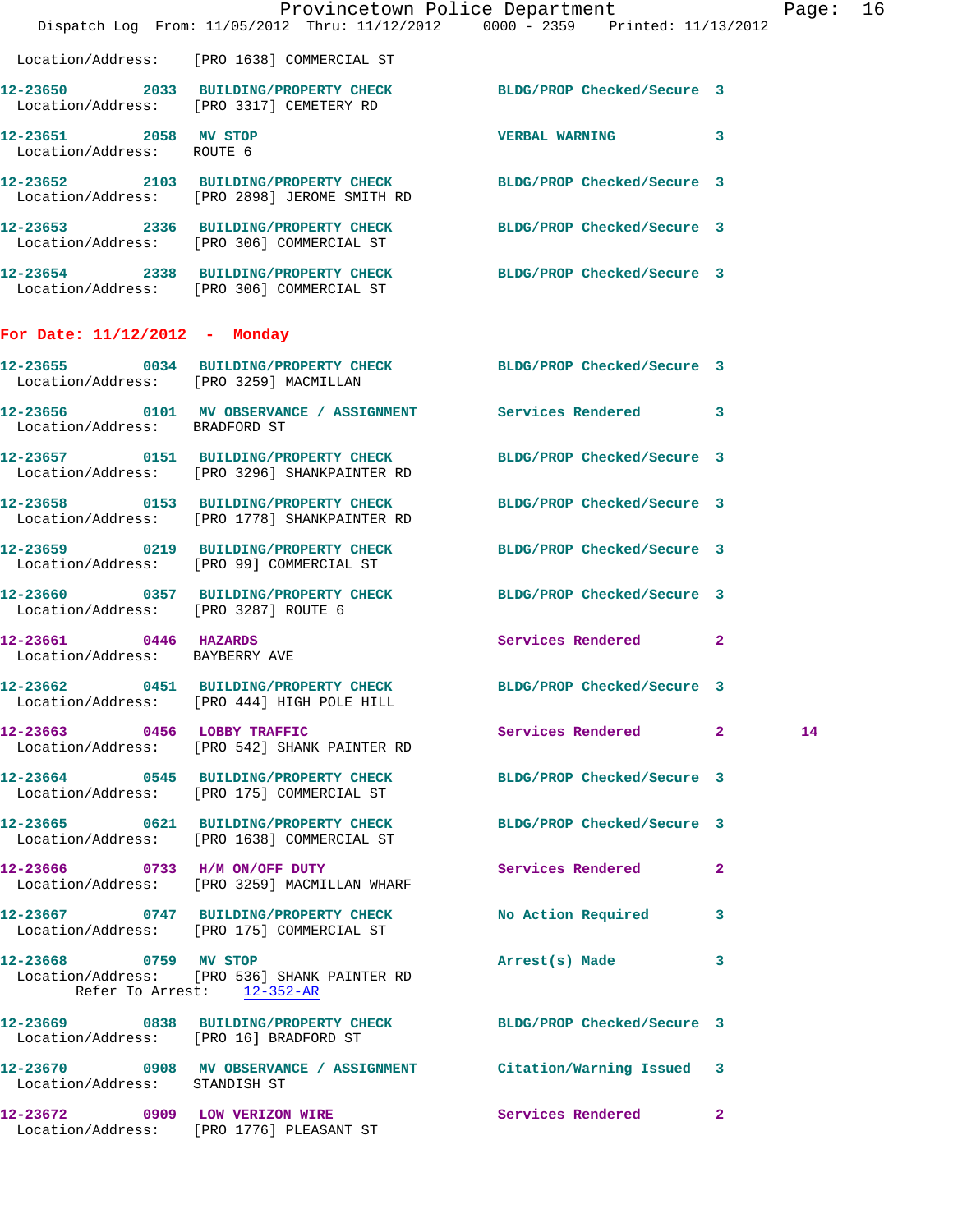| 12-23671 0911 MV STOP<br>Location/Address: BRADFORD ST          |                                                                                                               | <b>VERBAL WARNING</b>      | $\overline{\mathbf{3}}$ |
|-----------------------------------------------------------------|---------------------------------------------------------------------------------------------------------------|----------------------------|-------------------------|
|                                                                 | 12-23673 0937 VETERANS SERVICE<br>Location/Address: [PRO 105] COMMERCIAL ST                                   | Services Rendered          | $\mathbf{2}$            |
|                                                                 | 12-23674 0955 LOST OLYMPUS CAMERA<br>Location/Address: [PRO 2251] COMMERCIAL ST                               | Services Rendered 3        |                         |
|                                                                 | 12-23675 0959 BUILDING/PROPERTY CHECK<br>Location/Address: [PRO 564] BAYBERRY                                 | BLDG/PROP Checked/Secure 3 |                         |
| 12-23676 1015 VANDALISM                                         | Location/Address: [PRO 3259] MACMILLAN WHARF                                                                  | Services Rendered          | $\mathbf{3}$            |
| 12-23677 1024 ANIMAL CALL                                       | Location/Address: [PRO 3004] BRADFORD ST                                                                      | Services Rendered          | $\overline{a}$          |
| 12-23683 1130 RIDE ALONG                                        | Location/Address: [PRO 542] SHANK PAINTER RD                                                                  | Services Rendered          | 3                       |
| Location/Address: [PRO 2543] MACMILLAN                          | 12-23678 1152 BUILDING/PROPERTY CHECK                                                                         | No Action Required         | $\overline{\mathbf{3}}$ |
| 12-23679 1235 MV STOP<br>Location/Address: [PRO 2479] ROUTE 6   |                                                                                                               | <b>VERBAL WARNING</b>      | 3                       |
| $12-23680$ 1237 PARK, WALK & TALK<br>Location/Address: RYDER ST |                                                                                                               | <b>Services Rendered</b>   | $\overline{\mathbf{2}}$ |
|                                                                 | 12-23681 1244 TRAFFIC CONTROL<br>Location/Address: [PRO 3250] COMMERCIAL ST                                   | Services Rendered          | 3                       |
|                                                                 | 12-23682 1252 MEDICAL EMERGENCY/DOT<br>Location/Address: [PRO 440] HARRY KEMP WAY                             | Transported to Hospital 1  |                         |
| Location/Address: HOWLAND ST                                    | 12-23684 1330 MV OBSERVANCE / ASSIGNMENT                                                                      | No Action Required 3       |                         |
|                                                                 | 12-23685 1340 BUILDING/PROPERTY CHECK<br>Location/Address: [PRO 2483] COMMERCIAL ST                           | BLDG/PROP Checked/Secure 3 |                         |
|                                                                 | 12-23686 1340 BUILDING/PROPERTY CHECK<br>Location/Address: [PRO 2206] COMMERCIAL ST                           | BLDG/PROP Checked/Secure 3 |                         |
|                                                                 | 12-23687 1408 PARK, WALK & TALK<br>Location/Address: [PRO 105] COMMERCIAL ST                                  | Services Rendered 2        |                         |
| 12-23688 1423 MV STOP                                           | Location/Address: BRADFORD ST + ALDEN ST                                                                      | <b>VERBAL WARNING</b>      | 3                       |
| 12-23689 1537 SERVE SUMMONS                                     | Location/Address: [PRO 1275] ANTHONY ST                                                                       | Could Not Locate           | 3                       |
|                                                                 | 12-23690 1552 MV OBSERVANCE / ASSIGNMENT<br>Location/Address: SHANK PAINTER RD + ROUTE 6                      | Services Rendered          | 3                       |
| 12-23691 1555 MV STOP                                           | Location/Address: ROUTE 6 + CONWELL ST                                                                        | <b>VERBAL WARNING</b>      | 3                       |
| 12-23693 1652 MV STOP                                           | Location/Address: [PRO 536] SHANK PAINTER RD                                                                  | <b>VERBAL WARNING</b>      | 3                       |
| 12-23694 1717 MV STOP<br>Location/Address: [PRO 80] CARVER ST   |                                                                                                               | <b>VERBAL WARNING</b>      | 3                       |
|                                                                 | 12-23695 1721 BUILDING/PROPERTY CHECK BLDG/PROP Checked/Secure 3<br>Location/Address: [PRO 175] COMMERCIAL ST |                            |                         |
| 12-23696 1737 BAR CHECK                                         |                                                                                                               | LICENSING/NO ACTION        | $\overline{\mathbf{2}}$ |